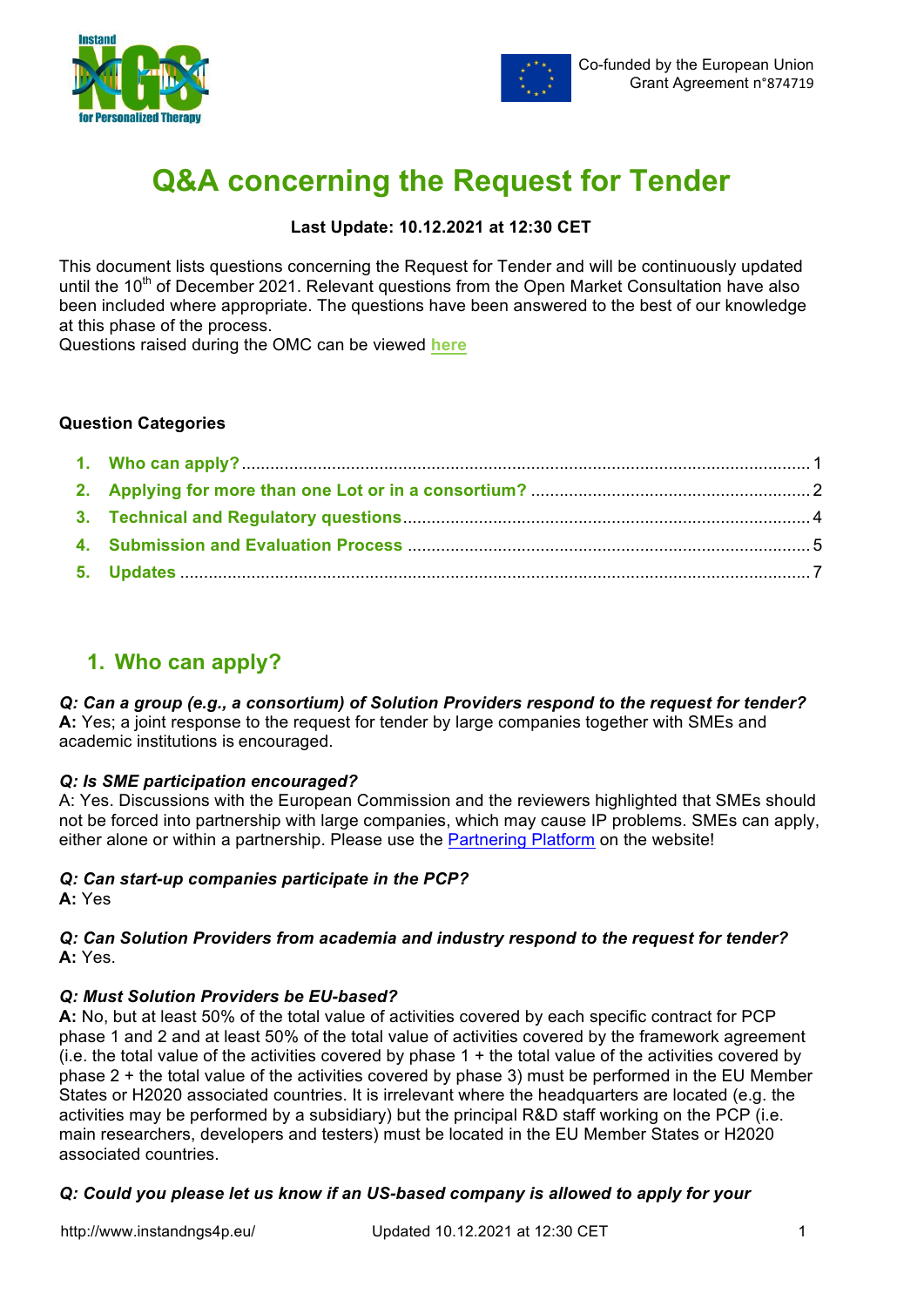



#### *INSTAND-NGS tender? The US is listed as "Country with bilateral science and technology (S&T) agreements with the EU" on the EU website EU International Cooperation Is this "enough" to attend?*

**A:** US-based companies are welcome to apply for the tender. However, funding is subject to a "place of performance obligation" whereby at least 50 % of the total value of activities covered by the framework agreement will be performed in the EU Member States or H2020 associated countries (see also previous question).

Unfortunately the S&T agreement you referred to does not give you the status of an EU Member State or H2020 associated country.

#### *Q: What does it mean that "At least 50 % of the total value of activities covered by the framework agreement will be performed in the EU Member States or H2020 associated countries. The principal R&D staff working on the PCP will be located in the EU Member States or H2020 associated countries;" for an US-based company?*

**A:** Participation of US companies is not excluded. However, at least 50% of the activities within a consortium must be performed in EU Member States or H2020 associated countries, and the principal R&D staff must be located in these countries. However, a US-based company does not have to have its own principal R&D staff working in Europe but may participate in a consortium with a European-based company, in order to fulfil the place of performance obligation.

## *Q: Is the participation of UK-based entities affected by the withdrawal of the UK from the EU (Brexit)?*

**A:** No – under this H2020 PCP project, UK entities are considered to be one of the EU Member States, and can apply for the PCP procurement in any form they wish: main bidder, consortium member, subcontractor etc. R&D may be performed for the PCP in the UK.

## *Q: Regarding the 50% of R&D to be done in EU member or Horizon 2020 member states - does UK apply?*

**A:** Yes, the UK is considered to be a Member State under H2020.

## *Q: What is the status of Israel?*

**A:** Israel is an associated country under H2020, and is therefore eligible. Please see Associated Countries for the full list of associated countries (Switzerland is also included).

## *Q: Are respondents to the request for tender expected to be R&D service providers or suppliers of NGS products?*

**A:** Both R&D service providers and suppliers of products are welcome to submit proposals. The aim of the funding instrument is, through public funding, to stimulate innovation and provide the incentive for companies to take innovative steps. The term "R&D" used in the documents does not exclude technology providers.

## **2. Applying for more than one Lot or in a consortium?**

## *Q: One company per lot i.e. 8 at the end of the process?*

**A:** One Solution Provider (single entity or consortium) has to address at least 1 Lot, or up to 3 Lots (just not all 4 Lots). i.e. we expect to fund up to 3-4 suppliers/Lot in the 1st phase.

## *Q: Is it advantageous if a single start-up company encompasses the entire NGS workflow?*

**A:** No! Choose which 3 Lots fit best, and where you have your strongest market position. No funding can be given for more than 3 Lots. However, potential solutions for all 4 Lots can be reported.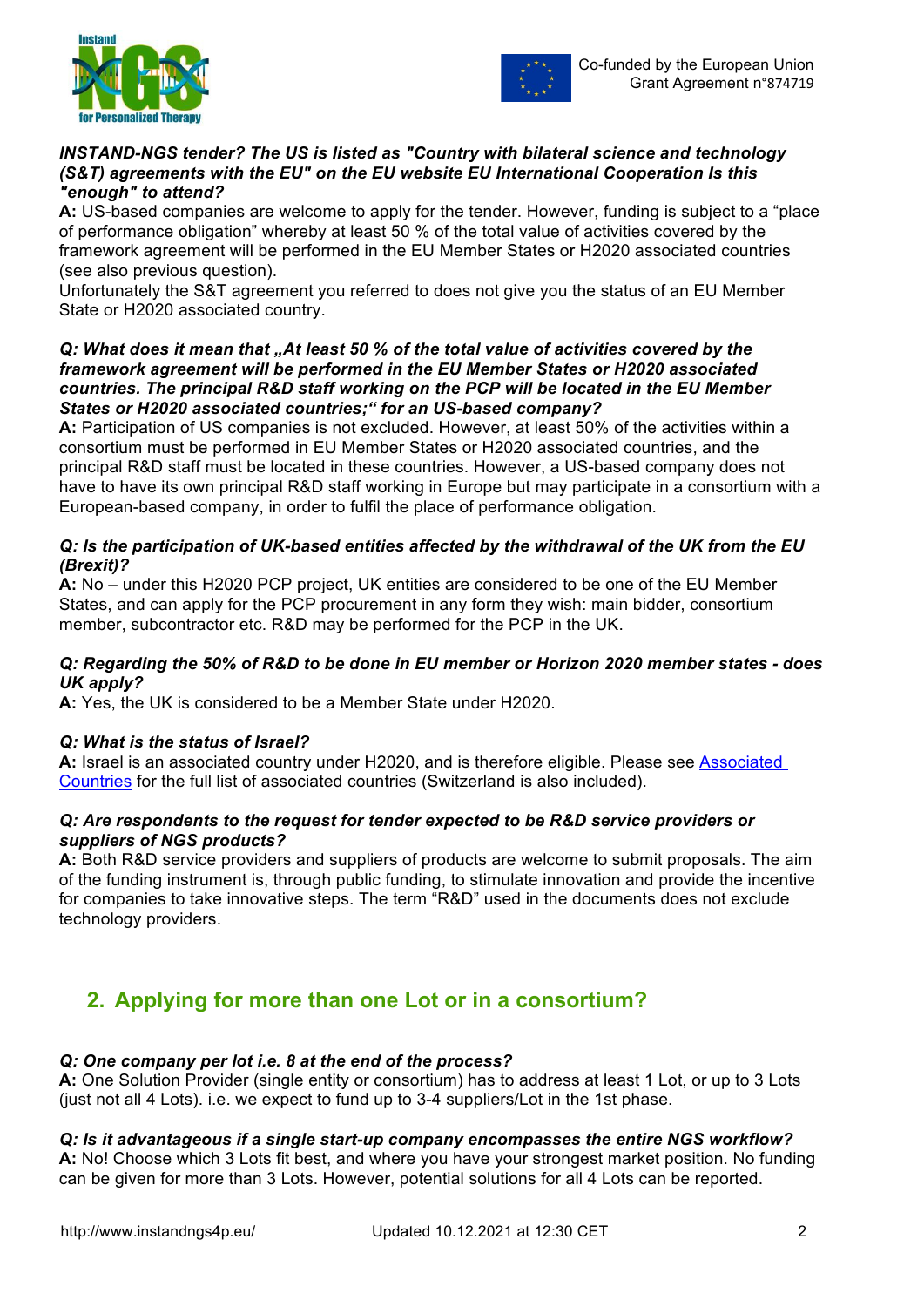



## *Q: Are we excluded from all four Lots because we are too smart and already have a tentative solution for all lots being a small start-up SME?*

**A:** See above

## *Q: Regarding partnership, will it be better to answer jointly or separately?*

**A:** Whatever fits best to the product/solution. Applying for multiple Lots facilitates the integration into the complete workflow, so partnering to cover more Lots might be an advantage, particularly for Phase 3.

#### *Q: We need to understand how as a manufacturer we can postulate for this tender in 3 lots and how to partner with other potential providers? In case of partnerships do we need to participate via only 1 candidate submission or does each company need to candidate & operate separately?*

**A:** Partnering is not obligatory. If you decide to partner, there is only 1 Tender to be submitted per Lot by the leader of a Tenderer Consortium.

## *Q: Is your definition of PROVIDER equal to a 'consortium' of solution-providing members? It is important to understand because it is the PROVIDER that is limited for participation to at most 3 lots. If a solution-providing participant is present (with different solutions) in more than one consortium (provider), then that solution-provider might be involved in more than 3 lots.*

**A:** "PROVIDER" in this context refers to either a company (single entity) or consortium submitting a Tender. Participation either as a single entity or a consortium is limited to a maximum of 3 Lots. An individual company may be present in more than one consortium, and is in this case not prohibited from participating in separate Tenders for additional Lots. However, the company may not be the leader of more than one consortium applying for 3 Lot(s).

## *Q:* Lot 1 is very complex with many pieces of the puzzle, some of which are very well *established and used by all labs like for QC. Even if complete workflows should be offered, will the buyers be able to combine different part of the workflow?*

**A:** We expect different levels of innovation for different parts of the workflow. For some aspects, there are not many Solution Providers on the market. Therefore we foresee the possibility of one solution being used in both workflows.

## *Q: Does a solution designer have to provide all parts of the workflow: from DNA/RNA isolation to sequencing ready library - for lot 1? Or can also parts be provided, like only the library preparation from already isolated DNA/RNA?*

**A:** A solution designer does not have to provide all parts of the workflow. For instance, if a smart solution for library preparation is proposed, it is not necessary to have innovative sample collection and stabilization devices as well if your solution works with technology that is already on the market. In this case a Tender for a Lot may include solutions already on the market to complement highly innovative solutions to address the challenges of a Lot. Please note that the total score of a Tender may be reduced if it does not cover the entire Lot.

For example, an innovative library preparation solution can be proposed for Lot 1: in this case, we would provide isolated DNA/RNA instead of a tissue sample to demonstrate the performance of the library preparation solution. Details of what test material should be provided will be defined in the Framework Agreement and Specific Contract.

## *Q: Does one Solution Provider have to address all Lots of a workflow?*

**A:** No; one Solution Provider can contribute to a maximum of 3 Lots of the complete workflow (e.g., Lots 1, 2 & 3 or Lots 2, 3 & 4 or only two Lots or a single Lot).

## *Q: Can a company apply for the same lot with two different solutions?*

**A:** The same company cannot apply for the same Lot with two different solutions (see also next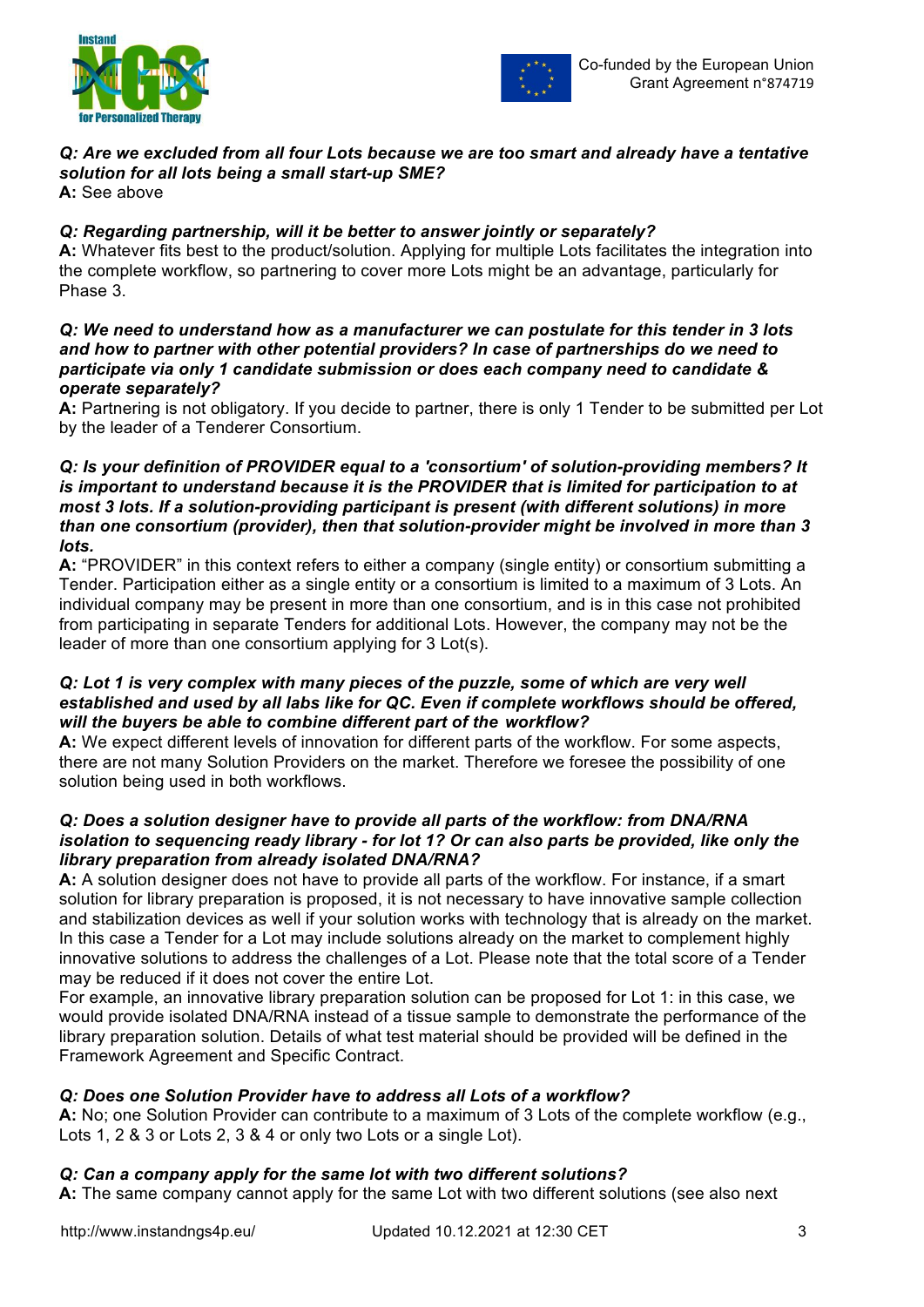



question).

#### *Q: Can a company apply for the same lot alone and in a consortium e.g. can we participate with solution X in lot A alone, and also with solution X in lot A in a consortium led by another company? This could be of interest to provide an even more comprehensive solution (X + more) to lot A even in the case when solution X basically already fulfills the requirements in lot A.*

**A:** We are looking for innovation, not only the fulfilment of the minimal requirements. It won't make sense to apply with the same solution as a company and as a consortium. However, it would be feasible in principle to apply as a company for lot A with solution X and as a consortium for lot A with a solution Y (a different one, potentially less mature, which needs a partner's contribution)

In summary, you can apply with one solution alone, and with another solution in a project consortium (in which case you cannot be the lead partner for the consortium).

#### *Q: Can I participate with a solution X in lot A and another solution Y in lot B? I did understand from Prof. Zatloukal's presentation that it can be beneficial to have solutions covering more than one lot.*

**A:** Yes, you can participate with solution X in Lot A and solution Y in Lot B. It will be welcome to have more than one Lot addressed, as this would facilitate the further integration into a complete workflow which is the goal at the end of the project (Phase 3).

## **3. Technical and Regulatory questions**

#### *Q: I get the impression that many of the 'parts' of the pipelines would not be approved for use in the EU currently. Is the idea that different partners would be able to coordinate and possibly work with the academic hospitals on their technical files, and that eventual IVDR compliance is an end goal?*

**A:** The Request for Tender addresses R&D Solution Providers, but the product should be for routine diagnostics i.e. an IVD (not a research technology). We want to help companies to make their products ready for compliance with IVDR, i.e. reduce the burden of producing technical documentation although the product is not final. Variants to be analysed therefore need a well established medical relevance. Outcome/benefit of the project: medical centres could help R&D Solution Providers with clinical performance studies.

## *Q: Do we need to meet IVDR already today, or only by 2022?*

**A:** The future solutions should fulfil the IVDR, when entering into force since 2022. The IVDR principles should be taken into account in the ongoing process, meaning an adaptation period.

#### *Q: You put a lot of emphasis on the regulatory development. Regulatory uses limits R&D development: Can you explain a little bit about the expected impact or contribution of regulatory in the three phases?*

**A:** The aim is to facilitate the regulatory process of a solution. No information will be requested that would not be required in later stages of the regulatory pathway.

## *Q: Have full data analysis pipelines (software) and scripts to be revealed to the buyers or what will actually be tested by the buyers specifically or would this more work like a "Ring trial" i.e. buyer provided input and provider provides the results for evaluation?*

**A:** Data analysis pipelines have to be made available to the Buyers for testing in accordance with the Framework Agreement, which does not require disclosure of proprietary information. There is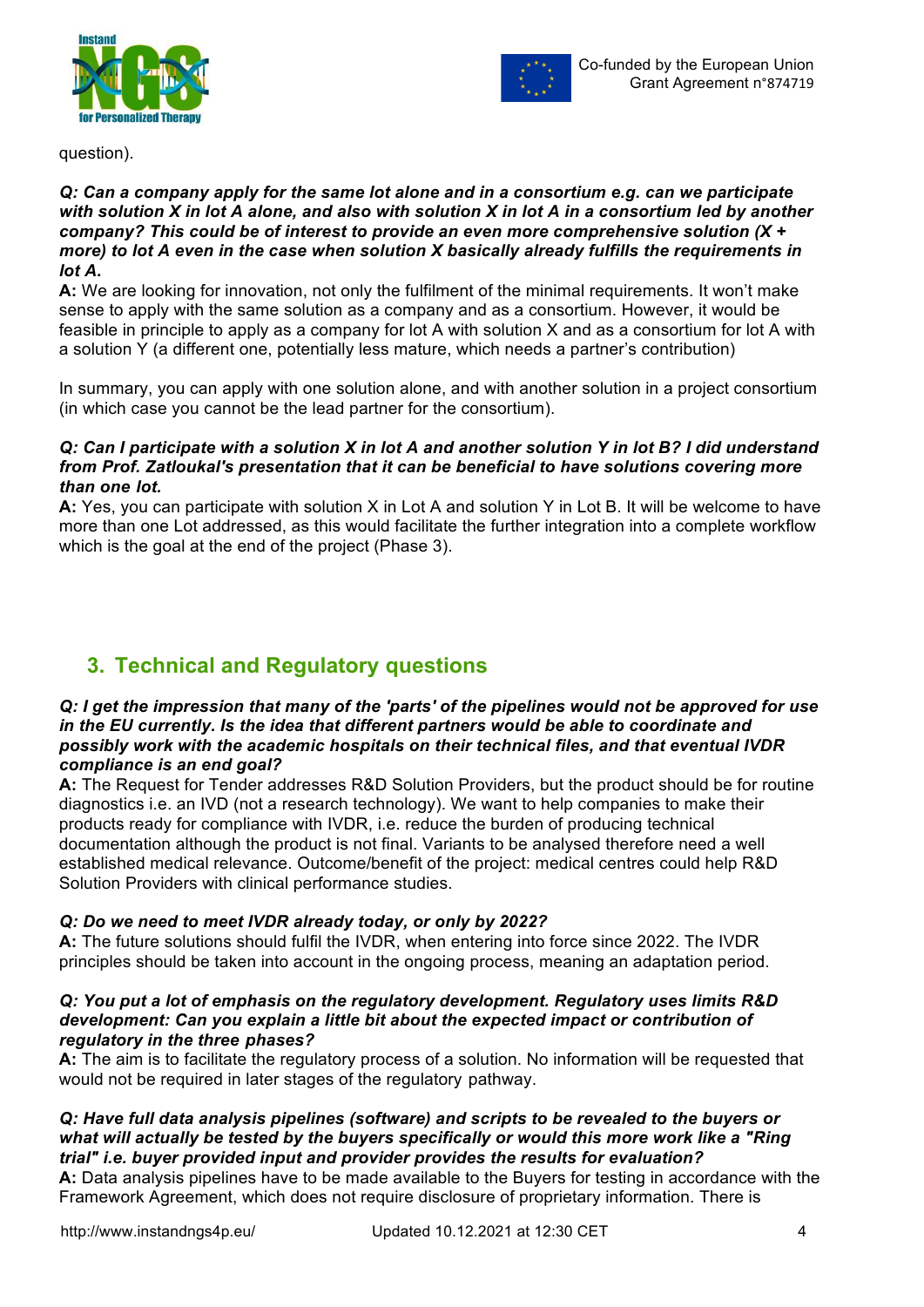



flexibility in how Buyers can test a software or pipeline and the approach has to be described in detail in the proposal for phase 3.

## *Q: Would design support in Europe also be considered as R&D?*

**A:** Yes. The provided funding is an R&D service.

## *Q: Are phases 1, 2 and 3 wet-lab solutions or on-paper solutions?*

**A:** Phase 1 is expected to be "on-paper", while phases 2 and 3 are wet-lab solutions.

## *Q: I would like to ask a question about the cancer referral pathways you might expect: are certain cancers expected to be prominent? What type of sampling would you expect?*

A: Coverage: Common cancers (childhood/adult), but there is also an emphasis on rare cancers, so broad coverage is an advantage. If a broad coverage solution is not provided, you should show how this can be widened in a future step.

Samples: the Buyers group will provide different reference sample types (FFPE, frozen, liquid biopsy, buccal swabs/PBMCs for whole genome testing). Through Genomics England, samples relevant for pharmacogenomics testing will also be provided.

## *Q: How would this programme work for a service provider as the techniques have been tested by the buyers locally?*

**A:** The solutions should be designed to be used widely in a hospital context, and to comply with regulatory requirements for an IVD, which are of course relevant also for a Service Provider. However, solutions for a diagnostic Service Provider most likely will not be able to demonstrate how well it is integrated in a hospital information system. In this case, the solution might generate reports that can be integrated in a hospital information system of a cancer centre that receives this report. Such a Service Provider solution therefore falls within the scope of Instand-NGS4P, and is not excluded from participation in the tendering process.

## *Q: What about the application of RNASeq?*

**A:** RNAseq is included in the scope. This is of particular interest for analysis of gene fusions.

## *Q: Do you have information on sample numbers and types? Will this be service, product or both?*

**A:** In the Request for Tender there is a list of the tumour entities covered and the sample types and quality that will be produced (see Section 3.4.2. Minimal Requirements). We cannot guarantee the number of samples that will be provided because this is patient-dependent. You will receive information on the origin, quality, which standard(s) was/were used, and pre-analytical parameters in an anonymised manner.

The samples represent the in-kind contribution from the Buyers.

## **4. Submission and Evaluation Process**

#### *Q: The assignment of tasks to Subcontractors has to be declared in advance to the Procurers and needs the approval of the Procurers - what does it exactly mean in the terms of submission? Do we need to ask before we send the official submission?*

**A:** Tenderers do not have to ask before the official submission of the Tender. Subcontractors have to be declared in the proposal because they also have to fulfil the compliance criteria - for instance ethical, data protection and security requirements. The Subcontractor can therefore not be changed without approval by the Procurers to ensure that any changes meet the compliance criteria. The work performed by the Subcontractor also has to be considered with regard to the requirement for 50% of the work to be performed in the EU Member States or H2020 associated countries.

## *Q: Since there shall be no conflict of interest for evaluators, this means in practice that any*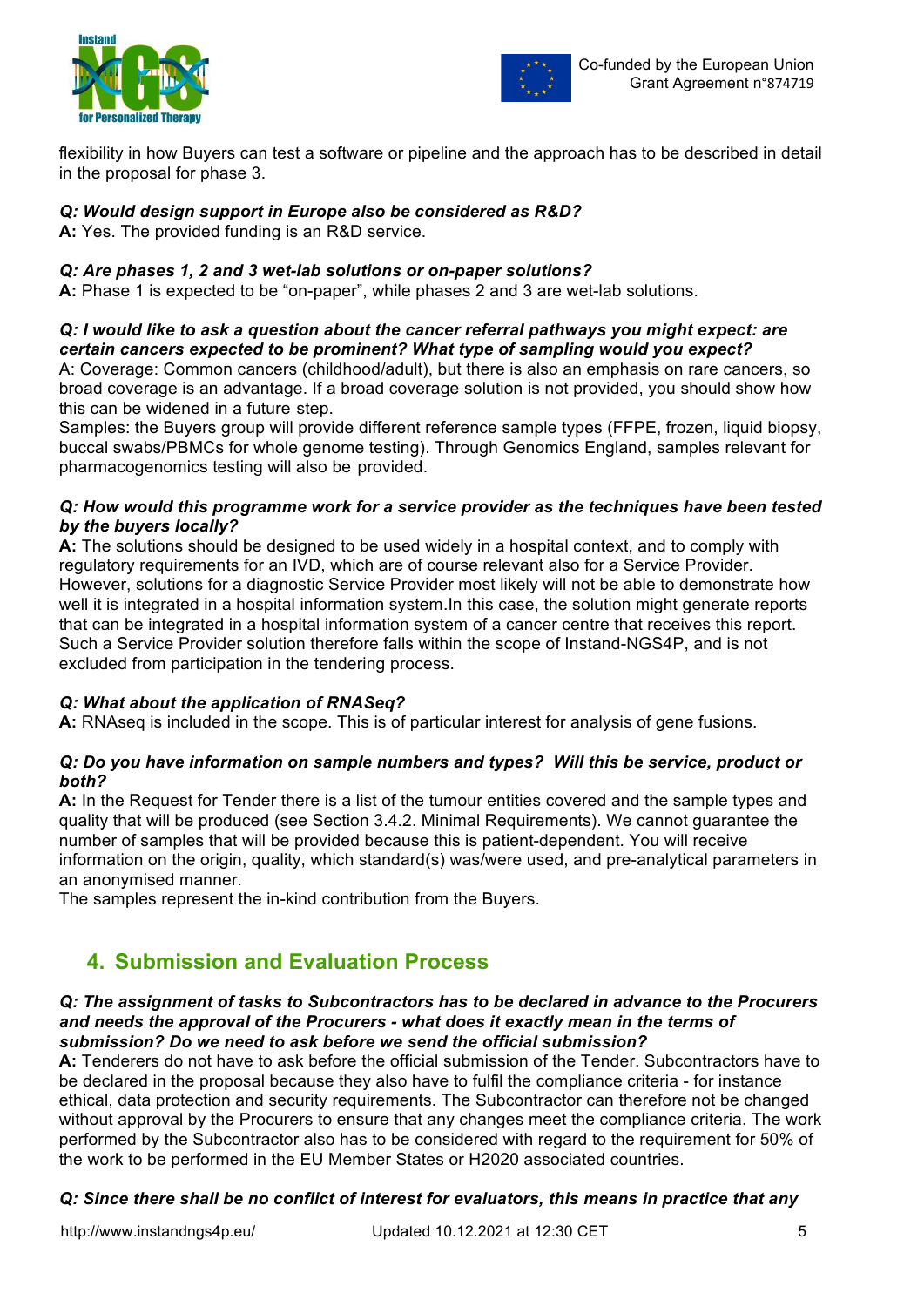



#### *partner of the project is to be excluded from becoming a customer before evaluation. When will the evaluation take place? It seems there are 3 stages of evaluations (for the 3 phases). That would mean that none of the partners can be customers of the company for several years. Right?*

**A:** There is no exclusion of customers. However, any prior service or R&D agreements or financial agreements (e.g., consultant) must be disclosed by the evaluators. Financial relationships with a consortium member do not prevent submission of the proposal for evaluation. In this case the proposal will be evaluated by consortium members without potential conflicts of interest.

## *Q: Will preference be given to existing partners of the Instand-NGS4P?*

**A:** No preference will be given to existing partners. The process will be transparent and followed by the European Commission.

#### *Q: Are the members of the selection committee known? I guess to have to avoid conflict of interest. Where can we find this?*

**A:** The selection committees are currently being finalised and will be announced on the website. Any Conflict of Interest must be declared by the Consortium and committee members. In case of a possible Conflict of Interest, this consortium member is excluded from evaluating proposals in this area.

#### *Q: Will any questions be answered before December timeframe, e.g. very important questions that hopefully are answered earlier than December?*

**A:** Questions will be answered continuously, and will be updated on the website (please allow a few days for processing). The deadline for questions is the  $6<sup>th</sup>$  of December, and answers will be updated by the 10<sup>th</sup> of December 2021.

## *Q: Is it necessary to provide not only the submission of deliverables, but also the reporting of expenditures?*

**A:** The Buyers need documentation to prove compliance with the costs eligibility conditions that at least 50% of the activities within a consortium must be performed in EU Member States or H2020 associated countries. Information on how to provide this documentation and in what format will be provide on the Instand-NGS4P website.

## *Q: Annex B, section 2: do you ask for the project plan, methodology, work organization for the 3 phases or just for phase 1?*

**A:** In the Tender, a detailed concept for Phase 1 as well as a short description of the activities planned for Phases 2 and 3 are requested. The funding for Phase 1 allows then the development of a detailed plan for Phase 2.

## *Q: Annex B: Is the page limit of 12 pages for all lots combined or for each lot?*

**A:** The 12 page limit is for each Lot.

#### *Q: I have a questions regarding the comment on page 31 of Request for Tender document: D1.1 and 1.2 shall be in the format required by the EU for publication. The format will be available on the Instand-NGS4P website. I am trying to find this document on the website in order to view the format.*

**A:** You are referring to D1.1 Project abstract and list of pre-existing IP (for EU) and D1.2 End of Phase Report & non-confidential summary

These deliverables will in part be published and are therefore required in a particular format by the EU. 2 templates are provided by the EU: Project abstract template and End of Phase Report template (we reserve the right to make minor modifications). The full templates for D1.1 and D1.2 will be made available on the website in due course (certainly before the start of Phase 1).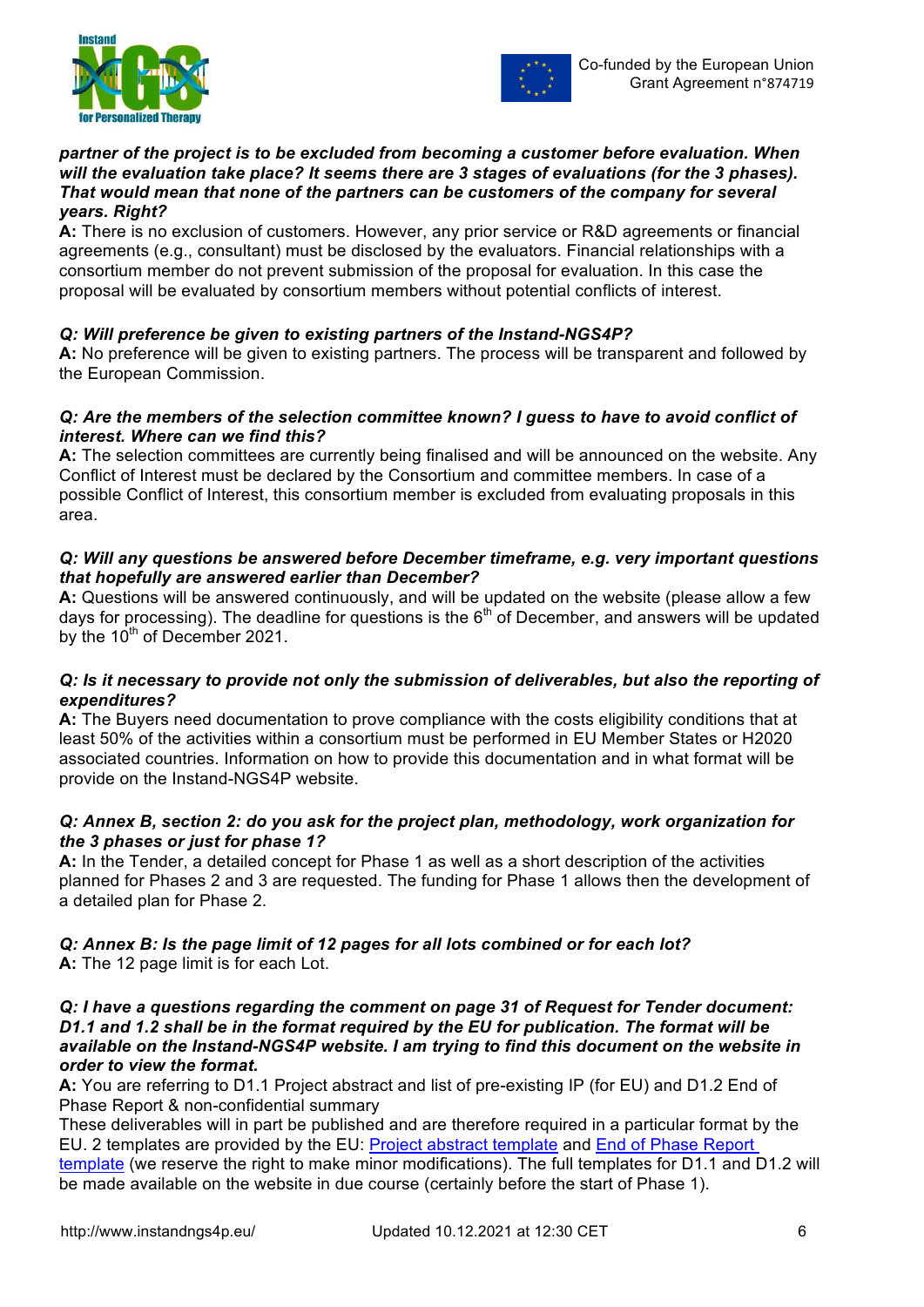



## *Q: Are there any withdrawal terms and conditions from the contract?*

**A:** Yes - the cases and terms of termination are provided by article 26 of the Framework Agreement. You also do not have to apply for a next phase.

## **5. Updates**

## **Added 1.12.2021**

#### *Q: Will there be an opportunity to negotiate the terms of the framework agreement postaward? If not, may bidders include a proposed mark-up of the framework agreement as part of their submission?*

**A:** There will be no renegotiation of the Framework Agreement with individual bidders i.e. there is one version of the Framework Agreement for all bidders.

If however a bidder notices a specific need to amend the Framework Agreement when preparing the offer, he has to inform the lead procurer in the course of "questions about tender documents" until December 6, 2021 ("Deadline for submitting questions about tender documents ").

In the case of necessary changes, the lead procurer reserves the right to adapt the Framework Agreement in the course of the publication of the "Q&A documents" (by December 10, 2021 at the latest - Deadline for lead procurer to publish replies to questions).

If post-award, it appears likely that any provision of the Framework Agreement needs to be amended, Article 27.1 of the Framework Agreement applies.

## **Added 2.12.2021**

## **Applying for more than 1 Lot or in a Consortium**

**Q:** *We have solutions that can in part address the requirements of lot 1, lot 3 and lot 4. In order the cover the requirements for these lots completely, we have setup a consortium for each of the lots. Our solution are however pretty much integrated, also between the lots (for example between lot 1 and 3). Now we understand, that even if our consortium could in theory provide one submission with integrated solution covering 3 lots, it is mandatory to submit for each lot separately. Is this correct? What is the best way to emphasize this integration within the separate submissions?*

**A:** A separate application is needed for each Lot since they will be evaluated independently. These applications should include also a concept for the work planned in Phase 2 and Phase 3, the latter focuses on the integration of the solutions developed within the various Lots. This would be the appropriate context to highlight the level of planned integration and its feasibility.

## **Technical and regulatory questions**

**Q:** *Will all technologies and devices that shall be part of the workflow (Lot1) have to be IVD compliant or at least IVD ready?*

*Specific example: a plate reader is used to quantify NA and NA concentrations and is not directly contributing to a diagnostic decision. Does it have to be IVD nevertheless?* **A:** Instand-NGS4P does not require compliance with IVDR but asks for consideration of IVDR requirements in order to ensure that solutions to be developed can be used for diagnostics in the future. For example, in case a plate reader is part of a diagnostic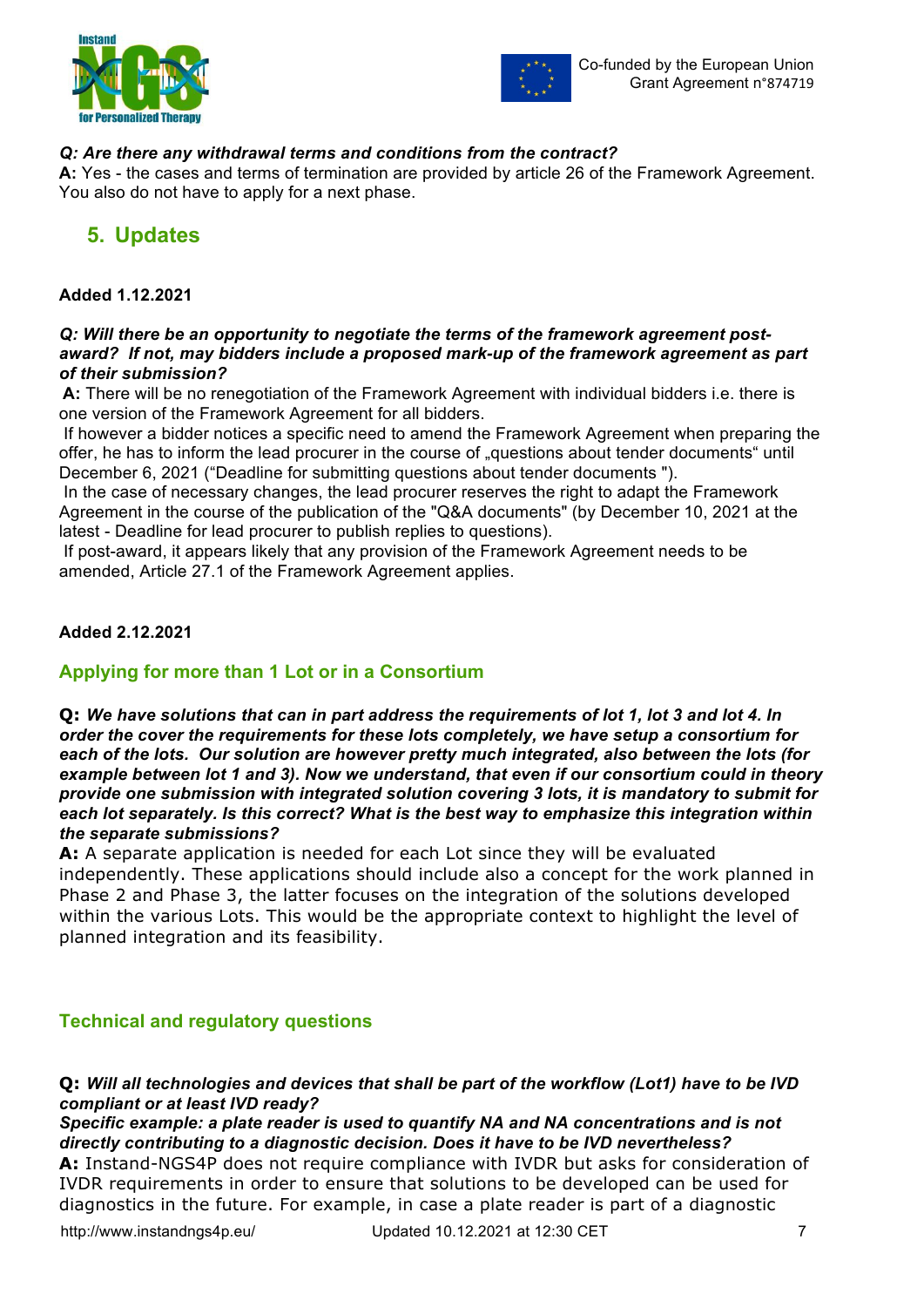



workflow IVDR provides criteria for classification and conformity assessment procedure. These requirements should be considered in the design and development of the solutions. However, Instand-NGS4P is flexible allowing solutions which may include devices that are already on the market or innovative technologies that have not yet passed conformity assessment.

## **Q:** *Is it a requirement that all instruments incorporated within the workflow need to be 21 CFR compliant?*

**A:** Solutions should be designed in a way that they consider regulatory requirements, which in Europe is IVDR (REGULATION (EU) 2017/746). The generation of performance data for technical documentation and conformity assessment does not fall under the scope of this PCP.

## **Q:** *Do you envision sequence demultiplexing/ UMI happening in lot 2 or in lot 3?*

**A:** We prefer sequence demultiplexing in Lot 2 (output: standard FASTQ or uBAM files) and UMI-aware analysis in Lot 3 (input: standard FASTQ or uBAM files). However, we are aware that currently pipelines exist which use the raw sequencer files and generate demultiplexed sequences and perform UMI-based-consensus sequencing-generation.

## **Q:** *I am interested in an application for Lot 1 and Lot 3. Can you let me know where I can find the markers that need to be detected via the solution provider in Lot 1?*

**A:** Solutions for Lot 1 should be appropriate for the different sample types and qualities as defined in the Request for Tender document (see tables in section 3.4.2). This section includes also information on the markers to be detected.

#### **Q:** *We are a solution provider for gene expression analysis from transcriptome panel to diagnostic assays. In the webinar it was mentioned RNA based methods would be relevant as they can be useful to detect fusions. In precision medicine gene expression signatures are gaining more and more relevance (e.g. breast cancer recurrence risk, immune expression signatures). Would an RNA detection method only be tested for its performance on detecting fusions, or also gene expression profiling/signatures?*

**A:** The detection of gene fusions is required in medical diagnostics and therefore clearly within the scope of this PCP. RNA expression profiles could be included in the scope as long as they will meet regulatory requirements for IVDs.

## **Q:** *There is a grey zone for us in the call for tenders document regarding the border the between Lot3 and Lot4 in terms of annotation and reporting.*

http://www.instandngs4p.eu/ Updated 10.12.2021 at 12:30 CET 8 *Annotation is mentioned on page 20 in association with Lot3. In addition to in silico prediction tools, the ClinVar database is also listed to be incorporated in the annotation process, defining the pathogenicity of a variant. Lot4 text (pages 22-24) - in our understanding - could also refer to the process of defining the pathogenicity of a variant but could also refer only to the clinical relevance of an alteration in association with a therapy:NGS results on cancer-related variants (and their level of clinical evidence and the type of evidence; e.g., companion diagnostics, guidelines of medical societies, curated databases, current clinically validated and computationally predicted knowledge on the deleteriousness of the mutations, and literature). Therefore it is not clear for us if you wish to cover the determination of the "driverness" of a variant in Lot 3 and go on with a list of annotated alterations in Lot4 or these annotations listed in Lot3 text are only to support the decision on pathogenicity in Lot4.*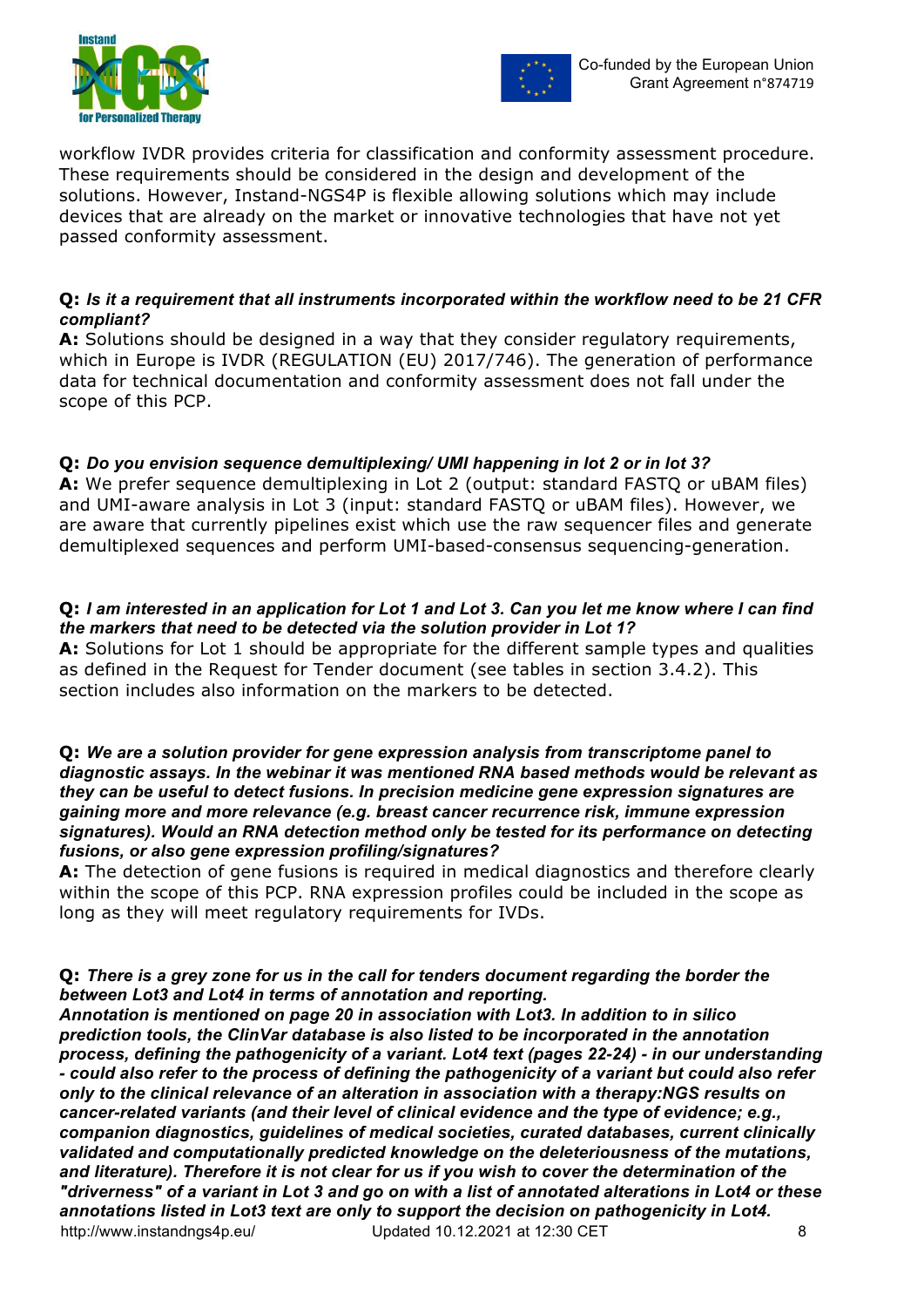



## *Could you confirm that variant "driverness" annotation should be done in Lot4?*

**A:** All annotations and classifications are to be done in Lot 3 and to be written into the annotated gVCF file. Please note that predictive biomarkers (associated with treatment response) or prognostic biomarkers (associated with the disease outcome, e.g. survival) or classifications (patient stratification into risk or treatment groups) are growing rapidly and that current practice is to consult databases, clinical guidelines and also literature (e.g. ASCO clinical trials publications which are currently manually searched for each patient case in a molecular tumor board) and that solution proposals which address this dynamic aspect and automate these manual chores can be evaluated as innovative.

**Q:** *Reporting/output of Lot 3: As an output of Lot3, VCF and BAM formats are listed. However, there are parts in the text suggesting that the output of Lot3 should be visualized or even recorded in the EHR. bioinformatics tools dedicated to the annotation and graphical reporting of somatic/genetic mutations. page 19 This tool should generate a clear and easily interpretable report, ... Page 20 Verification of all components of data management, transfer and analysis throughout the entire workflow process (bioinformatics, in-silico data modelling, e-reporting) to reduce complexity for clinicians as well as users,... page 20-21 For each disease, the business processes and metadata schemas should be defined following the entire clinical pathway from the medical specialist's request for genomic analysis inside a patient's electronic health record (EHR), the laboratory workflow (standard operating procedure - SOP), bioinformatics pipeline and returning results back to the patient's EHR where they will be visualized in textual and graphical form.* 

*page 21 Could you confirm that there is no need to have any kind of report in Lot3?* **A:** 1. You are free to generate technical reports and technical visualizations in a Lot 3 solution or in a Lot 4 solution, depending on how you envisage or design the overall workflow and the individual solutions. You must clarify this in your tender.

2. The technical report must be in a laboratory-friendly human-readable format and it must include information on whether the sequencing quality in the target region was sufficient for a given sample (e.g. coverage gaps, coverage statistics) or whether the laboratory needs to repeat the sample sequencing (this information can additionally be written into the gVCF for potentially including into the clinical report). As required by the EuroGentest guidelines (2014, to be updated soon), the Lot 3 solution must allow statistical quality control ("Statement 4.02: The diagnostic laboratory has to implement a structured database for relevant quality measures for (i) the platform, (ii) all assays, (iii) all samples processed.")

3. The technical visualizations must allow the laboratory users (or the clinical users, e.g. in a molecular tumor board) to understand how the result was obtained (e.g. a filtering tree and databases used) and optionally to interactively inspect any given detail in the automatically generated technical results (alignments, filtered variants, annotations, classifications), override the technical results manually (re-classify, exclude, etc.), and must track the manual changes and who made them (all this information can be written into the gVCF for potentially including into clinical report, and the BAM file needs to be made available to Lot 4 solutions). All interactiveness should be optimized compared to current solutions, e.g. the intuitivity, ergonomics, efficiency (maximal amount of information, minimal number of actions, minimal distance of cursor travel, minimal number of entries or mouse clicks) must be improved.

4. The Lot 3 solution must have functionality to generate a report that allows the laboratory users to validate the performance of the Lot 3 solution: the Lot 3 solution must be able to read a gVCF from its own output or from third party outputs, and compare this output to "truth" (which must also be read as a gVCF, e.g. with global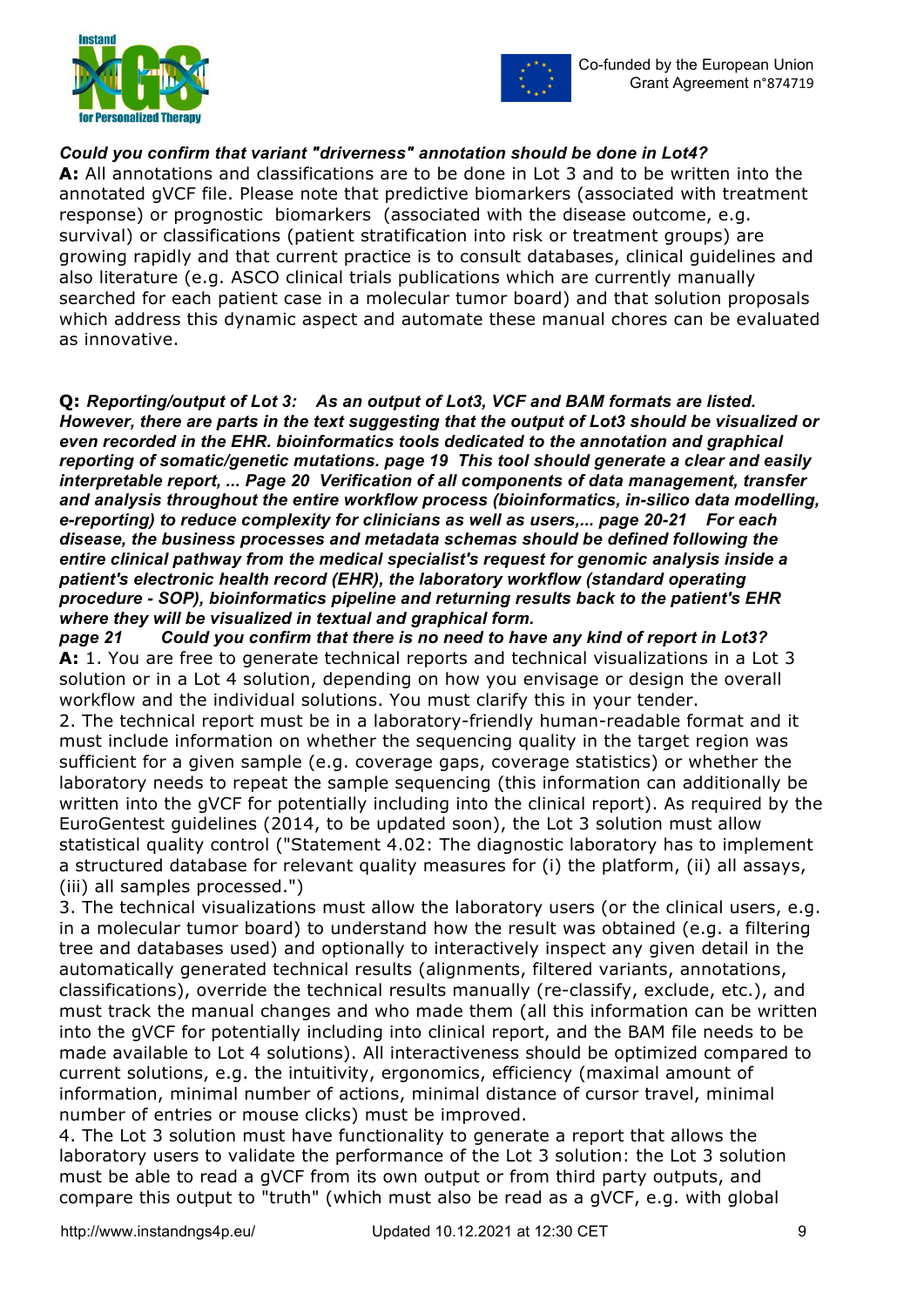



thresholds defined by keys in the header lines and with true variants and their annotations in the genomic lines), for example the coverage completeness/coverage gaps, sensitivity/specificity of automatic variant-calling/filtering, completeness and correctness of annotation/classifications/etc must be reported. The result can also be written into a gVCF for automatic parsing, but a laboratory-friendly human-readable report format is nevertheless required.

5. Please note that gVCF (not VCF) format is required so that complete information on the sequence depth in the target region is available right through into Lot 4.

#### **Q:** *Is RNA sequencing part of the tender?* **A:** Yes

**Q:** *Does the LOT 3 solution need to integrate other data sources? E.g. attaching images to a patient in the pipeline?* **A:** No

**Q:** *Will variants have to be validated with different technology,e.g. Sanger sequencing?* **A:** Validation with independent technologies is desired but not mandatory because the test material provided will be well characterized.

**Q:** *If risk scoring based on genomic variants is done, is this part of LOT 3 or LOT 4?* **A:** Risk scoring is part of Lot 4

#### **Q:** *Context: - the choice of sequencing approaches should take into account the precise clinical needs. Q: Should we be mixing different seq techs for the same patient (e.g. long reads and short reads)? Or Sanger sequencing (for validation of NGS detected variants)? Or something else entirely?*

**A:** Different clinical conditions will require different sequencing approaches. Therefore an important improvement for NGS in medical diagnostics would be that different sequencing approaches can be integrated in a common workflow.

**Q:** *Automation: We can automate the flow from fastQ to VCF. I am just wondering whether the user is still expected to highlight mutations in LOT 3 and do some analysis here (exploring databases, prediction tools...) and select/annotate variants, or is this going to happen in LOT 4?*

**A:** The selection and annotation of variants is within the scope of Lot 3; the generation of an integrated report for clinicians and patients is in scope of Lot 4.

**Q:** *Annex C: What is the expectation for Phase 2-3 sample volumes required for validation?* **A:** In general, we aim at providing 3-5 different samples for each of the key variables (e.g., sample type, pre-analytical variables, tumor type, variant type; the list of samples and variables is provide in the Request for Tender document) depending on the

scope of the proposed R&D Service. Details will be defined in the relevant Specific

Contract.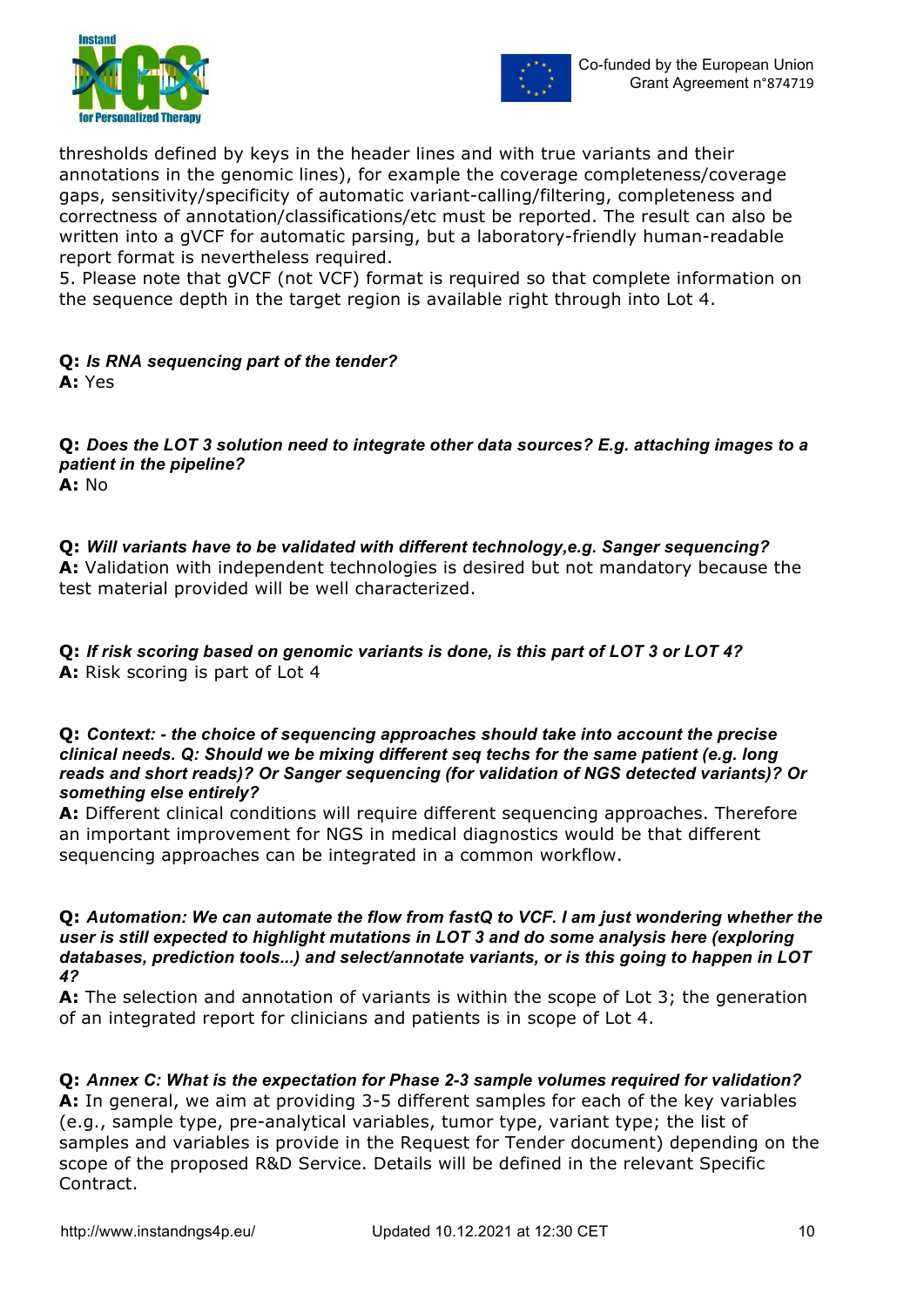



## **Q:** *What are the barcode requirements across the laboratory network? Will the required barcodes be 2D or 3D? Will this be standardise across the laboratory network?*

**A:** There is no specific requirement for 2D or 3D barcodes. Since different solutions will be developed by different R&D Solution Providers standardization beyond requirements of applicable ISO standards cannot be achieved within this PCP.

## **Submission and Evaluation Process**

## **Q:** *In the ANNEX A - GENERAL SUBMISSION FORM, do we have to identify the subcontractors for Phase I or the subcontractors for all the 3 Phases?*

**A:** Subcontractors need to be specified for all Phases because this information is relevant for evaluating the feasibility of the proposal, to demonstrate that the Subcontractor fulfils the requirements for participation in the PCP and to demonstrate that >50% of the budget is spent in the EU or H2020 associated countries. If changes in subcontractors will become necessary in a later phase of the project this has to be approved by the Lead Procurer.

#### **Q:** *Companies providing regulatory consulting services, IT security tests or quality consulting services or similar services for the project, do they have to be listed as subcontractors?*

**A:** This information should be provided if the companies receive funding out of this PCP, and/or the expertise is considered to be relevant for evaluating the feasibility of the proposal.

## **Q:** *How will the project funding be disseminated among suppliers and consortium members?*

**A:** The dissemination of funding within a consortium can be decided within the consortium and has to be described in the tendering documents. The maximum budget per contract (e.g., consortium or individual R&D Solution Provider) is specified per Lot and Phase in the Request for Tender document.

#### Added 3.12.2021

*Q: We were not quite sure with this sentence means: "…and that the total value of products offered in each Phase will be less than 50 % of the total value of the Framework Agreement". "…and that the total value of products offered in each Phase will be less than 50 % of the total value of the Framework Agreement".* 

**A:** This statement refers to the fact that the contract is an R&D services contract in compliance with the EU R&D&I state aid framework ("Framework for State aid for research and development and innovation", 2014/C 198/01) because PCP procurements do not constitute state aid under the EU state aid rules. The definition of services means that the total value of supplies purchased needs to remain below 50% of the total PCP contract value. R&D Services covers especially fundamental research, industrial research and experimental development, as per the definition given in the EU R&D&I state aid framework. Tenders that go beyond the provision of R&D services will be excluded.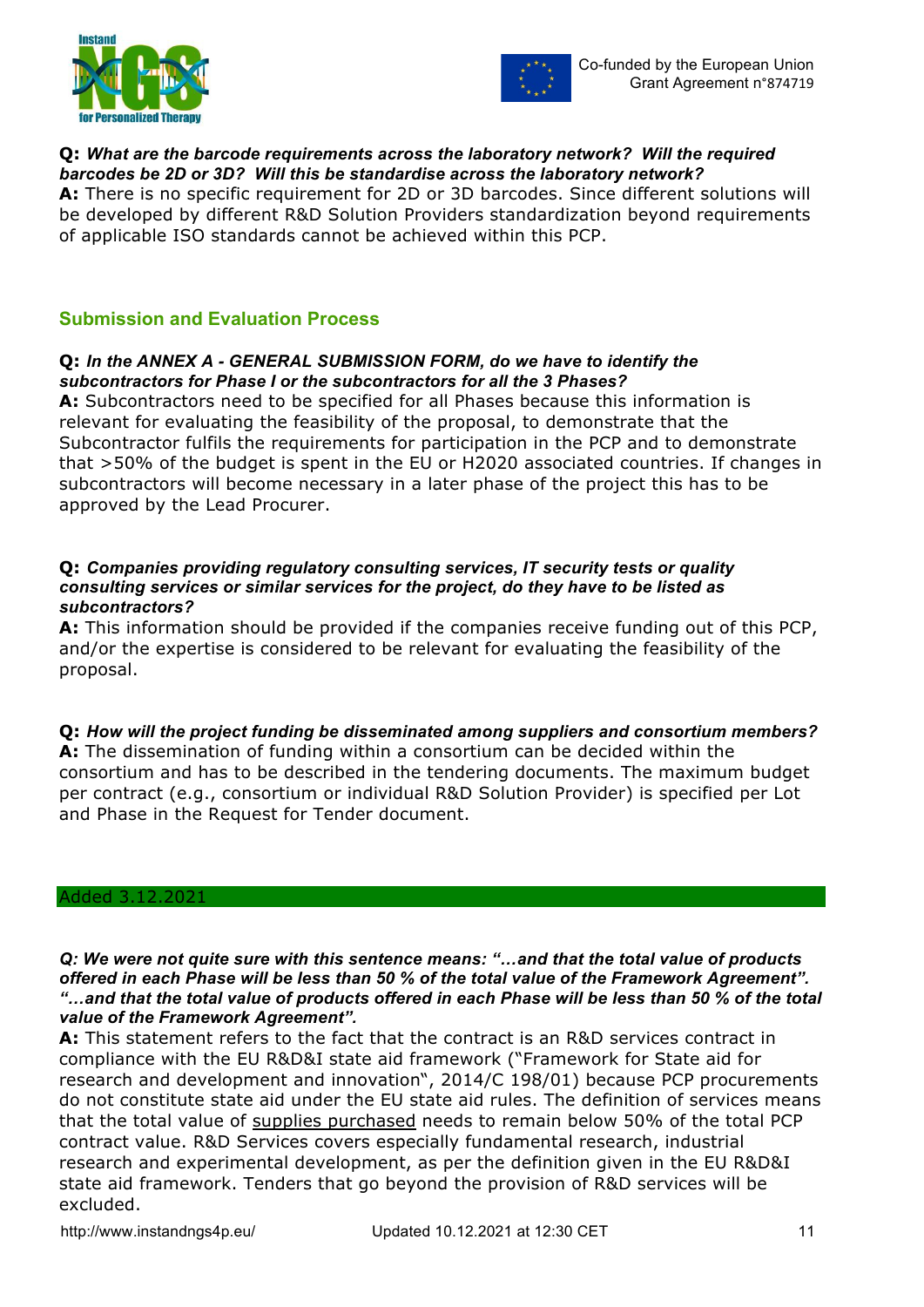



## *Q: In the Financial Annex C, do we have to specify the cost breakdown per unit, country and R&D services just for Phase 1 or also for Phases 2 and 3? We understand that the financial compensation valuing the allocation of ownership of the IPRs to the Tenderer has to be calculated as a final value for all the three phases, right?*

**A:** The offer for the Framework Agreement must provide binding unit prices for all foreseeable items for the whole duration of the Framework Agreement. This means this information has to be provided for all three Phases. The financial part of the offer for each phase, which is now Phase 1, must provide a breakdown of the price for that Phase in terms of units and unit prices for every type of items in the contract, distinguishing clearly the units and unit prices for product related items.

## *Q: Do the subcontractors (in our case for consulting and auditing activities in phases 2 and 3) have to fill a separate Annex D form each?*

**A:** Each subcontractor has to fill a separate Annex D form. This should be provided already in Phase 1 even if they will be involved in Phases 2 and 3. This avoids reevaluation and approval of new subcontractors in the proposal of Phase 2 and Phase 3, and demonstrates availability of relevant competencies within the consortium.

#### *Q: question regarding Annex C. It is about the total price section; If the costs in the phases exceed the amount received from the tender does that mean that the rest will not be covered? The table above shows the amounts that can be expected to be compensated with. Are we expected to state an "expected" price in Annex C before the work has been started, which does not go over the stated amounts in the table?*

**A:** The maximum budget per Lot and per Phase is explicit in the Request for Tender document. We also define how the criteria "Price" will be evaluated in page 90 of the Request for Tender document. For the current Phase 1, Annex C needs a binding offer for phase 1, whereas an estimated total price for Phases 2 and 3 has to be provided.

## *Q: Annex B Section 2: Can you please expand on what the following request is referring to - "Describe the work organization and supply chain"?*

**A: Work organization means** the way jobs and **work** systems are designed, and the way they are managed. Description of supply chain should provide information on key suppliers needed to perform the R&D Service.

## **Added 3.12.2021 18:00 CET**

## **Technical and regulatory questions**

## *Q: Is there a target time for running the LOT 3 pipeline? x minutes/hours for panel, WES, WGS of which size?*

**A:** In general, the current state of reality is that results from sample to report are not delivered fast enough, requiring the need to streamline everything from LOT1 to LOT4 including manual curation/data research. The widespread aim in pathology labs is typically a turn-around-time of 5 days from sample to validated clinical report, for a current typical small panel with a few well-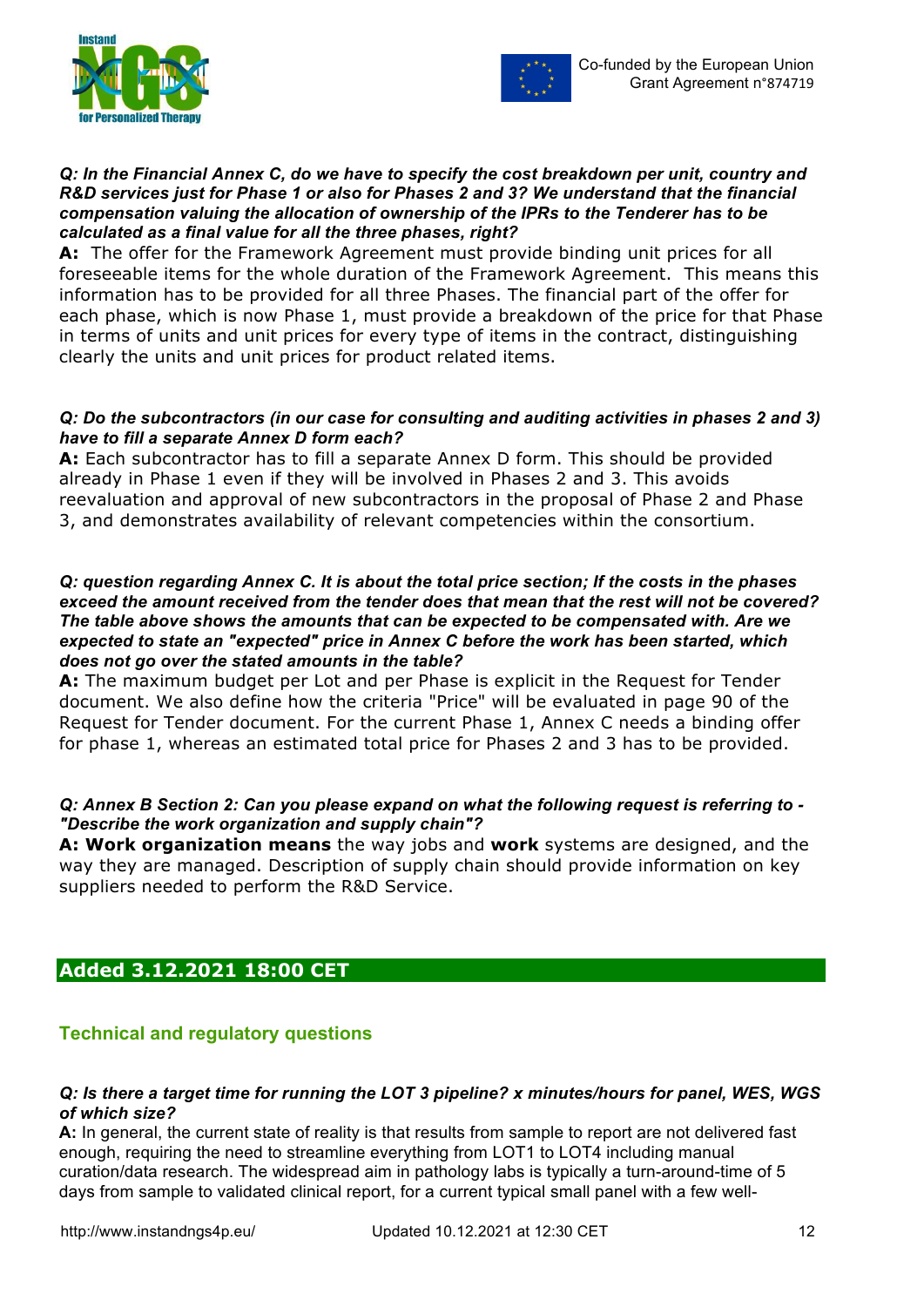



characterized genes and targets. For molecular tumor boards using WES-based NGS examinations, the current TAT is more like 10 days to several weeks from sample to report. In LOT3, running time for a raw result (filtering, alignment, filtering, variant-calling, filtering, annotation, filtering) for WES is currently about 3-6 hours per sample using conventional 16-core IT hardware; accelerated IT hardware co-processors (GPU, FPGA) have raw result run-times for a WES sample in the region of in a few minutes. For genomes with 30X coverage, current run time for a raw result using GPU or FPGA co-processor hardware is typically about half an hour per sample. If deeper sequencing is used than 30X (e.g. for somatic mutation detection), the run time would increase. Run time is exacerbated by larger panels, exomes, whole genome and ultra-deep cfDNA sequencing panels. An innovative LOT3 solution will need to aim to improve the TAT from sequence files to the raw result, as well as automation and interactiveness for manual curation/data research, so that larger panels, exomes, whole genome and ultra-deep cfDNA sequencing panels will have TATs comparable to current small panels.

## *Q: Annex B: What current LIMS do the laboratory network use? Is there a future plan to standardise the LIMS requirements across the laboratory network?*

**A:** Unfortunately, different LIMS are currently used by the Buyers and larger user community. Therefore, it is important to use standardized data sets and formats. The LIMS of laboratories that are integrated into large medical centers are connected to the medical centers' information systems, using the vendor-supplied APIs. This integration is generally done by the vendors of these systems or by free-lance or employed integration experts, in cooperation with the users of the information systems. It is not currently planned to standardise the LIMS requirements across the laboratory network.

## *Q: Instand-NGS4P\_Request for Tender\_final; 3.4.3 Weighted Award Criteria, A4) Library preparation p.64, last line:*

## *Can you please expand on what the following request is referring to - A4) Library preparation - "compatibility with analytical test procedure"?*

**A:** This means that for the analyte of interest in the specific examination, an appropriate preanalytical sampling procedure, stabilization, nucleotide isolation and possibly an additional nucleotide treatment (e.g. enzymatic repair, or concentration of low-concentration isolates, or buffering) has been performed. The resulting nucleotide sample with all chemicals and possible damages (that are left over from the sampling, stabilization and isolation, e.g. PCR-inhibitors) are then used for the library preparation. This requires testing of compatibility and potential clean-up steps at the beginning of the library preparation. The preanalytical procedures and kits with which the library preparation has been tested to be compatible with must be specified by the solution provider for the library preparation.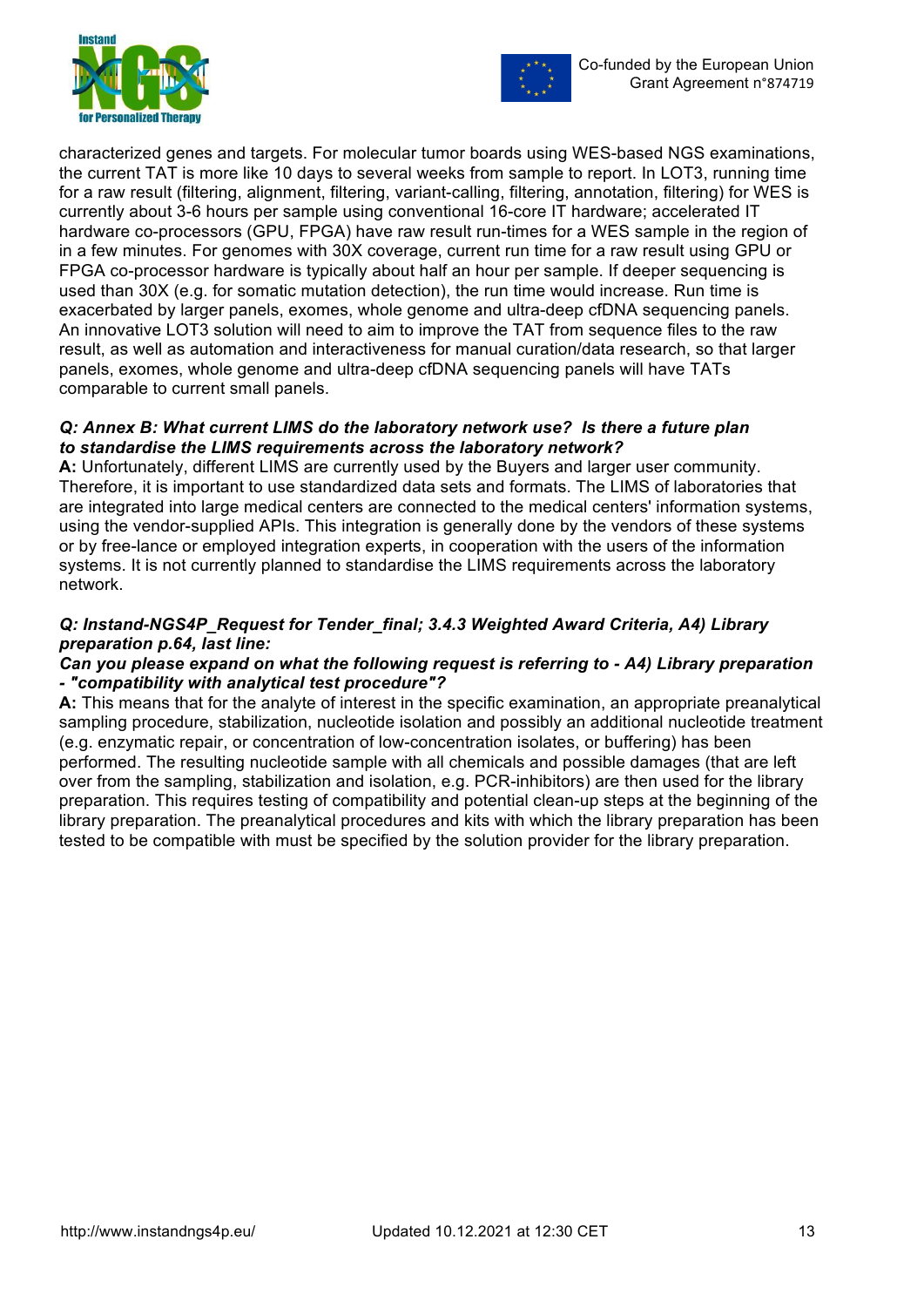



## **Added 10.12.2021 12:00 CET**

#### *Q: I have a question regarding the phase 3 milestone 3.1: The description of this milestone is "Having a limited set prototype solutions installed and ready for testing at the Buyers site." Is the word "limited" associated with any minimum number? Would be an installation at two buyers sites already fulfill this term?*

**A:** Yes, installation at two Buyers sites fulfills Milestone 3.1, as stated under 2.4 Contracting approach (page 40, RfT), "Phase 3 testing in a real-world diagnostic medical environment is expected to take place at a minimum of 2 of the medical sites where the Procurers of the Buyer group are based and optionally at another medical centre in Romania."

#### *Q: Instand-NGS4P\_Request for Tender\_final; 2.3 Procurer(s) and other parties involved in the PCP, p.35, line 4; Sentence: "Research is performed to increase the diagnostic performance and tests Molecular Diagnostics can provide." Is this sentence correct?*

**A:** The sentence should read "Research is performed to increase the diagnostic performance by providing scientific proof and validated data to enable adaptation of the tests that the Molecular Diagnostics unit can provide." It means the Molecular Diagnostics unit is involved in research with the aim to improve the diagnostic workflow for patients. New markers and pathways are revealed to better understand the disease process. Once new markers are validated (of course also those identified and validated by others) they are added to the array of tests performed by the unit. The latter is done in cooperation with the test providers.

## *Q: In the Annex B, question 6, it is requested to elaborate on the plans/objectives/R&D services for phase 2 and 3.*

#### *However, in question 2, one should also provide the project plan regarding phase 2 and 3, as well as the methodology for development (phase 2) and solution testing (phase 3). Could you provide clarity in the difference in expected input between question 2 and question 6 with respect to phase 2 and phase 3?*

**A:** Point 2 "Detail and demonstrate the consistency of the schedule for the execution of the contract, split into Phases 1-2-3". Highlights that there are three Phases and that the appropriate time schedule should be considered as detailed in the RfT for the respective Phase.

Point 6 asks for an outlook on "Objectives and R&D Services planned for Phase 2 and Phase 3"

#### **Q: RfT p80:** *Concept A5 for Lot3 refers to D7.4 but is not clear to which section/document does this D7.4 refer to. Could you please clarify it? ("Please see D7.4 which includes the 20397-2:2021 ISO specification")*

**A:** D7.4 mistakenly refers to an internal document. This should instead refer to the list of standards provided on the website: https://www.instandngs4p.eu/wp-content/uploads/2021/10/Instand-NGS4Prelevant-standards-list\_v1.0.pdf

#### *Q: What we should be doing with this deliverable D1.1 Project abstract and list of pre-existing IP (for EU)? I see it is expected at the start of Phase 1, but have no clue of what format, or details we need to add to this.*

**A:** The project abstract is a summary of the proposal giving a brief project description and shall be in the format required by the EU:

http://ec.europa.eu/research/participants/data/ref/h2020/other/gm/reporting/h2020-tpl-pcp-ppicontractor-abstract\_en.docx

Regarding the pre-exisiting IP, a current list of the pre-existing rights (Background) relevant to the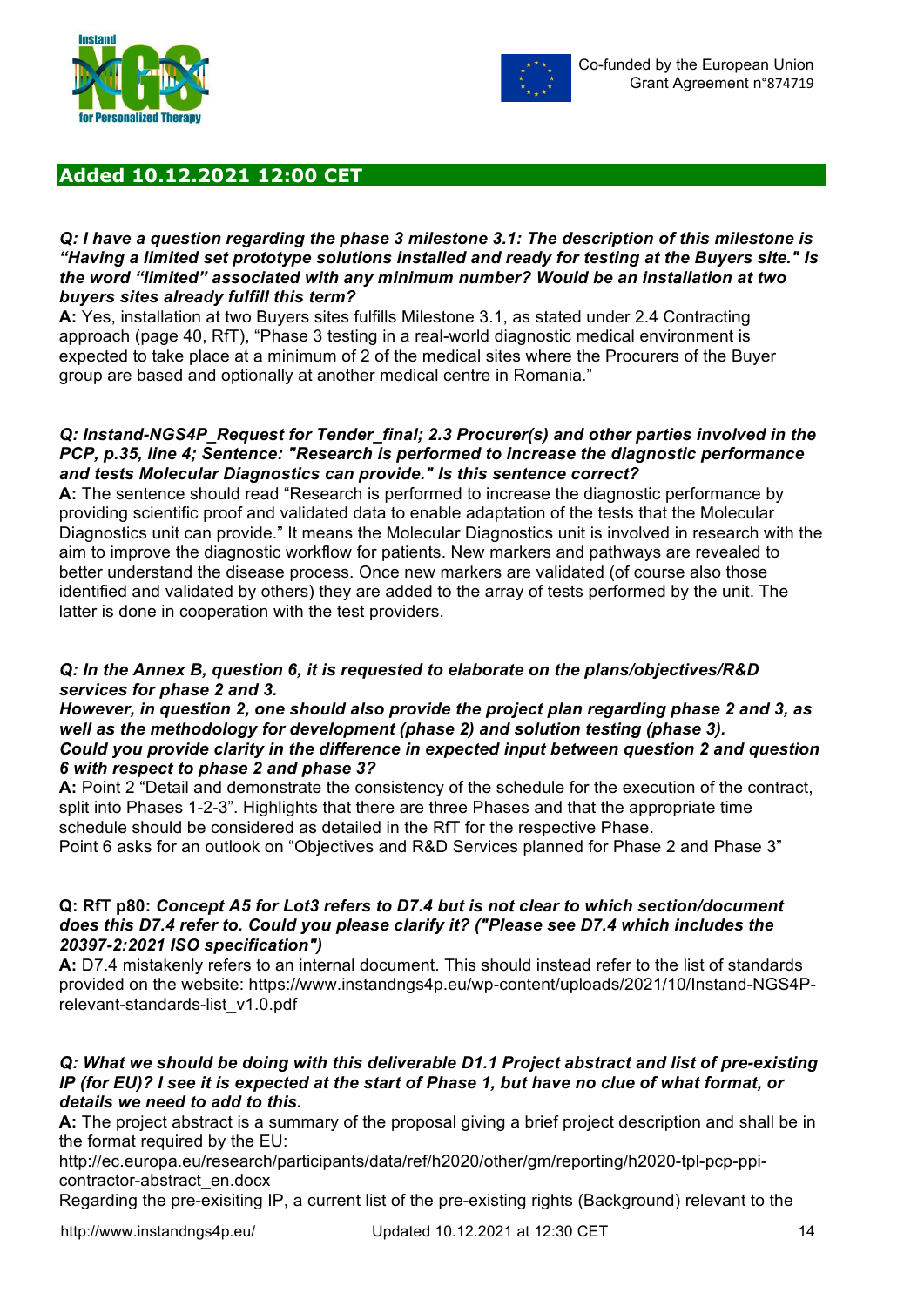



Tenderer's proposed solution should be provided, in order to allow IPR dependencies to be assessed. Explain the measures, if any, that are being implemented internally (towards your own employees) and externally (towards business and competitors) to protect the Results during the project. e.g. patent search performed, non-disclosure agreements in place etc.

*Q: In the Request for Tenders there are Milestones and deliverables defined for each Phase. Should our project plans and activities include those and align with them? We will have many activities to detail in Phase 1, so we might affect the deliverables numbering, etc.* **A:** Please align the activities according to the Deliverables & Milestones as defined in the RfT. The number of the obligatory deliverables is that described in the RfT (section 2.1.3); additional deliverables can be added by using additional (sub)numbering for each Phase e.g., D1.x, D1.y etc..

*Q: Do we need to disclose all the source code and what would be the ownership over it?* **A:** The source code does not have to be disclosed and the ownership is with the Contractor.

## *Q: How will the prices for commercial exploitation be set, including for the Buyers? Is it considered that the Buyers have bought the software at this point?*

**A:** The price for commercial exploitation refers to expected future price when the solution is placed on the market. This has to be distinguished from the price for the R&D Service. The Buyers will not have bought the software in context of the PCP. They only have obtained the right to access the research results of the R&D Service according to the Framework Agreement.

## *Q: Will the provider be paid to operate the software only and not per analysis basis?*

**A:** There is no payment foreseen for the provider in addition to the funding provided within the PCP.

## *Q: Will our cloud be used or installed locally on their servers?*

**A:** Both options are possible as long as they properly consider privacy protection requirements.

## **Framework Agreement & Specific Contract**

*Q: Please explain what is expect as Tender identifier (Short name/acronym to be used throughout the Tender application forms)* 

**A:** Please use a short name or acronym.

*Q: p.2 Preamble : third - after "Have agreed on the following" "additional documentation": could we add some wording such as " provided any clarifications otherwise agreed"?*  **A:** The proposed change is not essential for the implementation of the project and can therefore not be considered.

## *Q: p2 Preamble : composition of the Agreement: Could we agree on attaching {the Contractor´s} General Terms and Conditions (GTC) and Data Protection Addendum (DPA)?*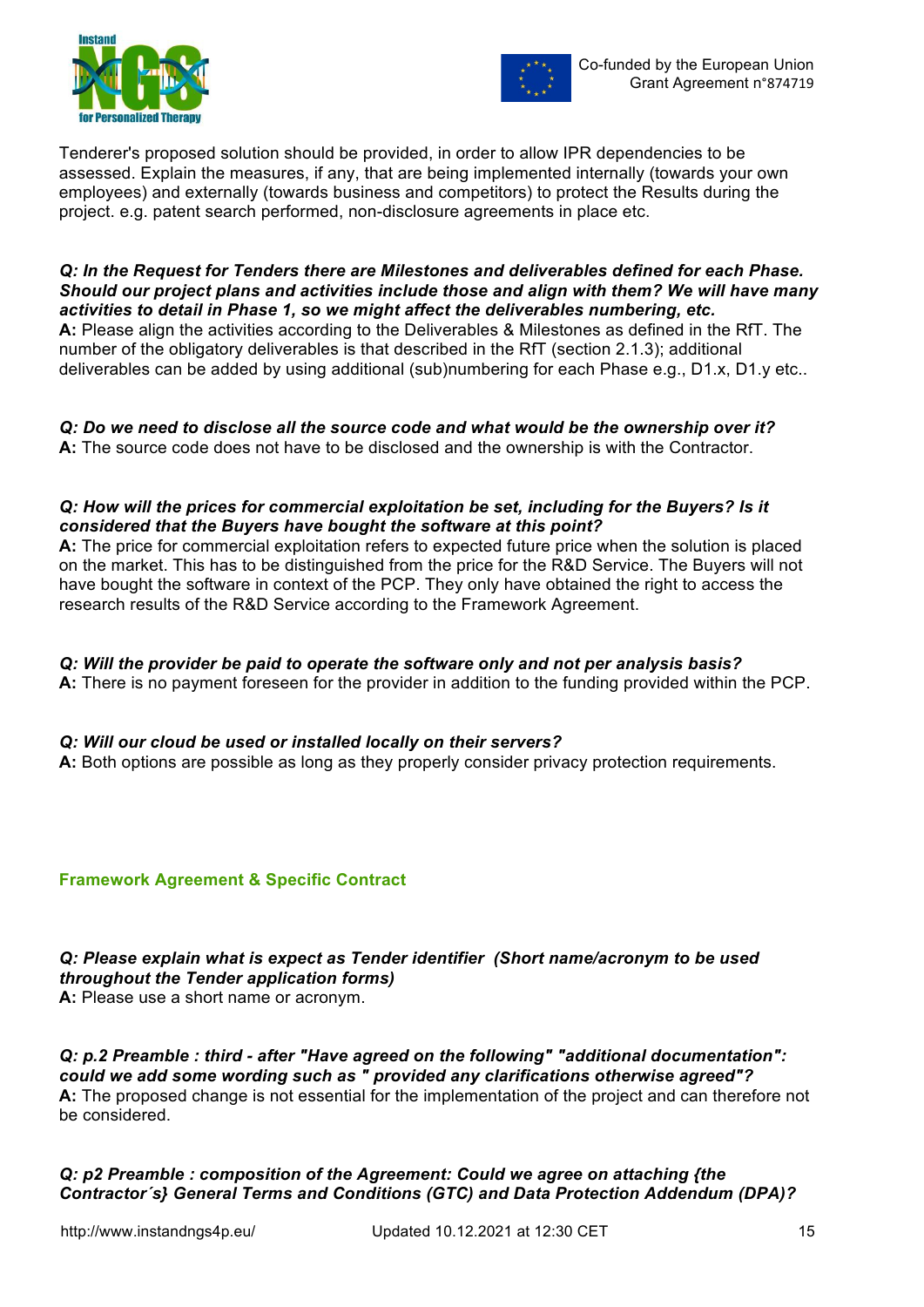



**A:** The proposed change is not essential for the implementation of the project and can therefore not be considered.

## *Q: p4Article 1 (e): Could we agree on having some derogation / complementary provisions in such Specific Contract?*

**A:** No. The Specific Contract is an integral part of the Framework Agreement, thus the provisions of the Framework Agreement apply for the Specific Contract.

#### *Q: Article 1 (w) Would a specific format be shared to list all the pre-existing rights?*  **A:** No, this is not planned.

*Q: Article 1 (ee) Definition is way too broad. Could we agree on alternative wording?*  **A:** No, this is not considered necessary.

## *Q: p7 Article 6.2 & 6.3 Where satisfaction criteria / KPI will be defined? How will they be measured?*

**A:** The tenderers can select what is most appropriate. The Request for Tender contains requirements for the assessment of satisfactory completion (p. 103ff.)

## *Q: p10 Article 8.1. Does an extended delay be acceptable?*

**A:** No. The proposed change is not essential for the implementation of the project and can therefore not be considered.

## *Q: p10 Article 9.2 Does an extended delay be acceptable (30 days) to cure?*

**A:** No. The proposed change is not essential for the implementation of the project and can therefore not be considered.

## *Q. p12 Articles 10.12 & 10.14 Could we discuss about the seven years period? We would need to adapt our retention policy.*

**A:** No, the length of this period cannot be changed.

## *Q: p13 Article 11.3. Could we discuss about license conditions? Not acceptable as is as irrevocable, indefinite and not limited to the execution of the PCP Project.*

**A:** No, this is not possible. Please note that 12.1. Subject to Article 13 and 14, the ownership of Results shall remain with the Contractor. The Contractor will provide each of the Procurers an irrevocable, indefinite, worldwide, royalty-free and non-exclusive license to use the Results for **noncommercial research purposes**, teaching and patient care. In case of Results that constitute software, the non-commercial research license will extend to all updates and upgrades thereof. The access rights are further specified and restated according to 12.5.

12.5. Access rights to the Results of the Contractor that are an implementation of design specifications into simulations, prototypes, software, demonstrators or first products/services, are limited for the Procurers to a duration of four (4) years and to the purposes for fulfilling the R&D objectives of the PCP Project

Please be aware that the access rights of the Buyers are essential to achieve the objectives of the PCP Project and are restricted to the purely non-commercial use. Furthermore, the access to Results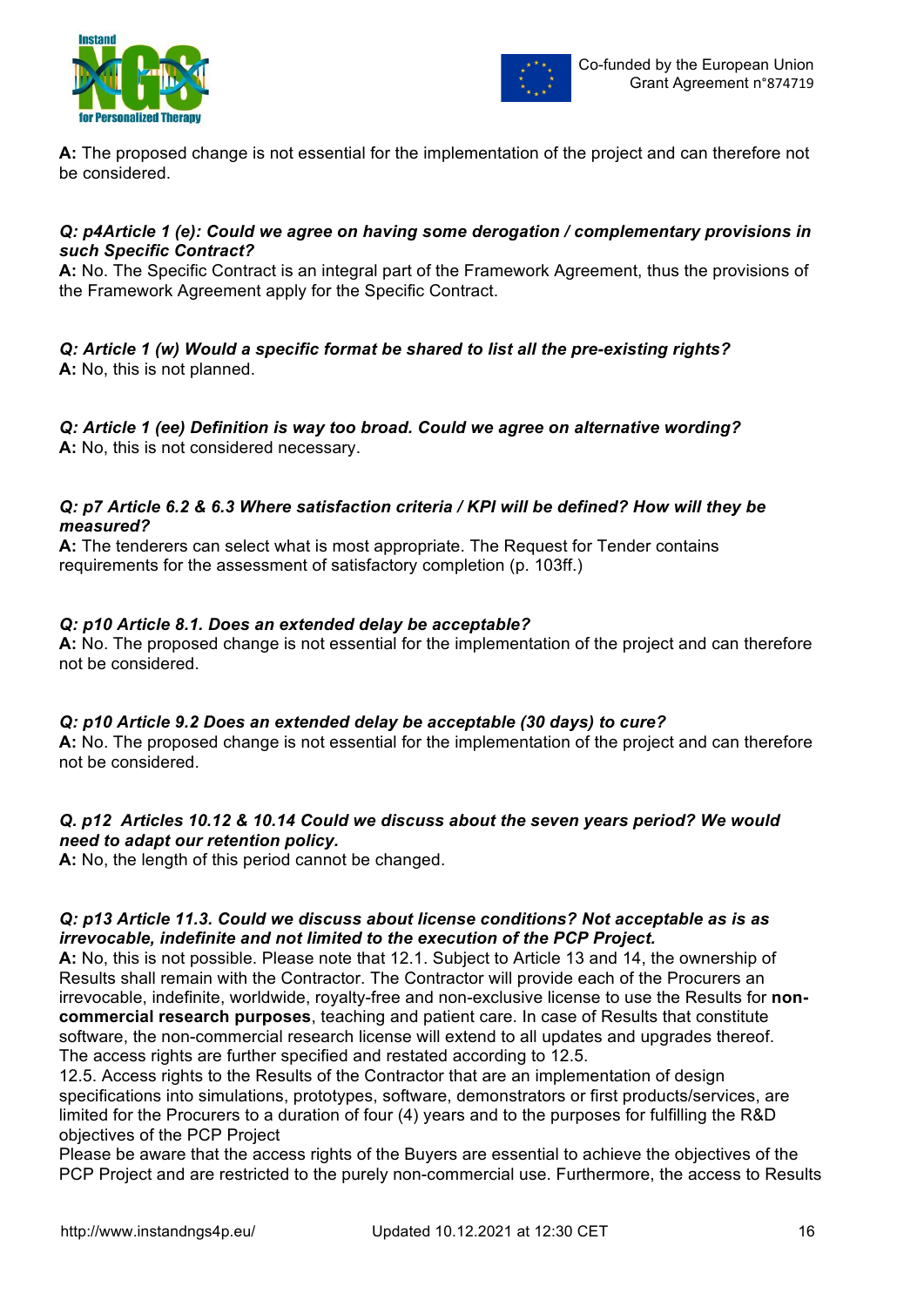



according to 12.1 constitutes an important return on the Buyers' 10% contribution to the R&D Services.

*Q: We would like to make some edits to the Framework Agreement to reflect the relative positions of the parties. Please confirm that MUG would be amenable to such amendments in the event of a successful bid. For ease of reference, we would be happy to include a proposed mark up of the Framework Agreement with our tender response.*

*Article 12: Ownership of Results and access rights to Results*

*12.1 We request removal of the words "irrevocable, indefinite" and "patient care" and deletion of the final sentence "In case of Results..."* 

*– the license of Results and usage by MUG should be limited to internal research use only and should survive only for so long as the Framework Agreement is live.* 

*Please also add the following sentence: For the avoidance of doubt, the Results shall not at any time be commercialised or otherwise exploited for profit in any way* 

*directly or indirectly by the Lead Procurer or transferred to any third party without the prior written consent of the Contractor.* 

*12.2, 12.3, 13.6, 14.3 and 14.4 Please delete these clauses in full.* 

*The Results will be shared with MUG where they are defined as deliverables in each SOW. We believe dictating process or asserting ownership over the Contractor's IP is beyond the scope of this agreement.* 

*12.4 We request addition of the following sentence. "Any licences shall be permissible only with the prior written consent of the Contractor."*

*12.6 & 12.7 Please delete.* 

*13.8 Please delete.*

*Article 24: Liability*

*We request narrowing the indemnity in 24.1 to cover only deliberate or wilful acts or omissions causing loss.* 

*Any other losses can and should be covered by a breach of contract claim.* 

*We would also ask that 24.6 be mutual or that a fair alternative cap be applied to Contractor liability.* 

*We are unable to accept uncapped liability.* 

**A:** In response to the requested modifications we would like to refer to the following points of the Framework Agreement:

**Definition: Results** (i.e. foreground): Any tangible or intangible output, such as data, knowledge or information, that is generated in the PCP Project, whatever its form or nature, whether or not it can be protected, as well as any rights attached to it, including Intellectual Property Rights.

The **ownership and use of Results** is defined in Article 12 as follows:

12.1. Subject to Article 13 and 14, the **ownership of Results shall remain with the Contractor**. The **Contractor will provide each of the Procurers** an irrevocable, indefinite, worldwide, **royaltyfree and non-exclusive license to use the Results for non-commercial** research purposes, teaching and patient care. In case of Results that constitute software, the non-commercial research license will extend to all updates and upgrades thereof.

The access rights are further specified and restated according to 12.5.

12.5. **Access rights to the Results** of the Contractor that are an implementation of design specifications into simulations, prototypes, software, demonstrators or first products/services, **are limited for the Procurers to a duration of four (4) years and to the purposes for fulfilling the R&D objectives of the PCP Project**

Please be aware that the access rights of the Buyers are essential to achieve the objectives of the PCP Project and are restricted to the purely non-commercial use. Furthermore, the access to Results according to 12.1 constitutes an important return on the Buyers' 10% contribution to the R&D Services.

Therefore, the proposed changes and deletions to the Framework Agreement are not in line or are not essential for the implementation of the project, and can therefore not be considered.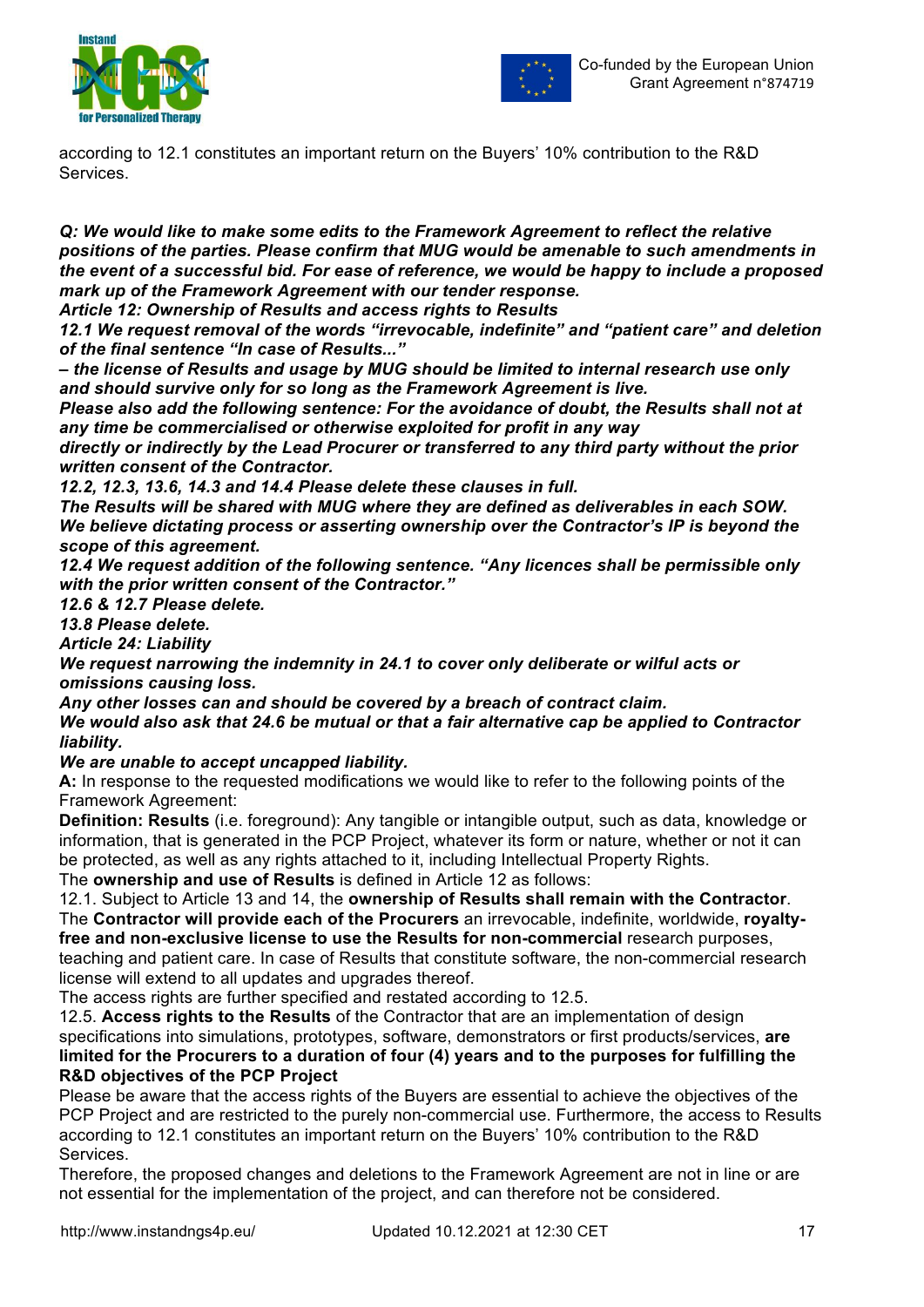



#### *Q: Does the ''Pre-existing rights'' section cover the current state of the platform and solutions available, and does the ''Result'' then cover all the new features that we will build? Basically, it seems like we only get to define ownership on the pre existing rights.*

**A:** Concerning pre-existing rights and Results, please see the definitions provided in the Framework Agreement. **Definition: Results** (i.e. foreground): Any tangible or intangible output, such as data, knowledge or information, that is generated in the PCP Project, whatever its form or nature, whether or not it can be protected, as well as any rights attached to it, including Intellectual Property Rights. The **ownership and use of Results** is defined in Article 12 as follows:

12.1. Subject to Article 13 and 14, the **ownership of Results shall remain with the Contractor**. The **Contractor will provide each of the Procurers** an irrevocable, indefinite, worldwide, **royaltyfree and non-exclusive license to use the Results for non-commercial** research purposes, teaching and patient care. In case of Results that constitute software, the non-commercial research license will extend to all updates and upgrades thereof.

The access rights are further specified and restated according to 12.5.

12.5. **Access rights to the Results** of the Contractor that are an implementation of design specifications into simulations, prototypes, software, demonstrators or first products/services, **are limited for the Procurers to a duration of four (4) years and to the purposes for fulfilling the R&D objectives of the PCP Project.**

Please be aware that the access rights of the Buyers are essential to achieve the objectives of the PCP Project and are restricted to the purely non-commercial use. Furthermore, the access to Results according to 12.1 constitutes an important return on the Buyers' 10% contribution to the R&D Services.

Therefore, the proposed changes and deletions to the Framework Agreement are not in line or are not essential for the implementation of the project, and can therefore not be considered.

## *Q: In Framework agreement template 12.1 and 12.2 the Ownership of results are described. Questions:*

## *i) For how long are these valid? After PCP?*

*ii) How would this work in the following scenario: Contractor is a company that already have existing IP for its software. The NGS4P developments would constitute modules that are built on top of this existing IP with intention to commercialize these modules both to the 7 hospitals in the Procurement Group but also other customers. The NGS4P modules that are developed will not work stand alone but need the "existing IP", "baseline" module to function. Who has what ownership of results in such a situation?* 

## *iii) The one month timeline in 12.2, can that be used to resolve the situation above or how do you see it. 1 month from when exactly is this counted?*

**A i):** Results (i.e. foreground) are defined as any tangible or intangible output, such as data, knowledge or information, that is generated in the PCP Project, whatever its form or nature, whether or not it can be protected, as well as any rights attached to it, including Intellectual Property Rights. In principle, the Contractor owns the Results (subject to Articles 13 and 14) but the Contractor provides each of the Procurers an irrevocable, indefinite, worldwide, royalty-free and non-exclusive license to use the Results for non-commercial research purposes, teaching and patient care. The duration of protection depends on the Results that are generated. If the Contractor does not seek protection for Results, the Procurers have the right to request (via the Lead Procurer) that the Results are transferred to them on fair and reasonable market conditions subject to a separate agreement to file for protection.

**A ii):** Pre-existing rights (i.e. background) are defined as any data, know-how or information whatever its form or nature (tangible or intangible), including any attached rights such as Intellectual Property Rights— that is held prior to the signing of the Framework Agreement, identified by the Parties involved in the PCP as background and needed to implement the PCP or exploit the Results. All Pre-existing rights and Sideground remain the property of the Party introducing the same (or any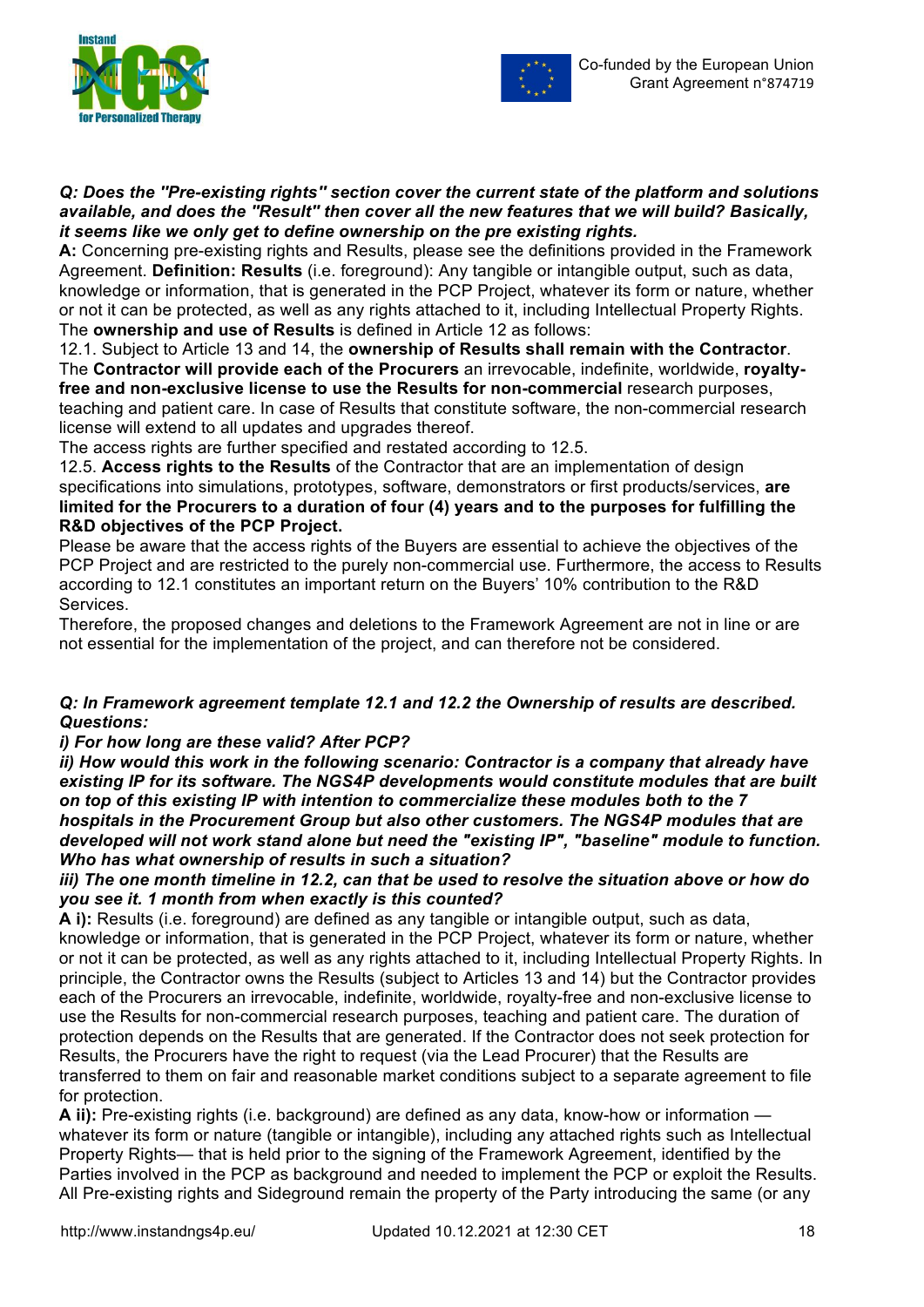



third party supplier that owns it). Nothing contained in the Framework Agreement or any license contract pertaining or pursuant to the PCP Project affects the ownership rights of either Party (or any third party) in its Pre-existing rights and Sideground. The Contractor provides each of the Procurers an irrevocable, indefinite, worldwide, royalty-free and non-exclusive license to use all Pre-existing rights and Sidegrounds that are needed to perform the PCP Project for the purpose of executing the PCP Project as well as for using the Results for further non-commercial research purposes, including clinical trials set up to test the validity of the Results (Article 11).

**A iii):** Article 12.2. stipulates that the Contractor must inform the Procurers (via the Lead Procurer) about the contents of Results that are generated. This obligation to inform the Procurers is independent from any protection of the Results. The one month time limit starts from the day of the generation of the respective Results.

#### *Q: p14 Article 12.1 Could we discuss about license conditions? Not acceptable as is as it means that SG will provide a license over the PCP Project results but also SOPHIA DDM Platform (if needed to display the result) for non-commercial research purposes, teaching and patient care.*

**A:** See answer to question on p13 Article 11.3.

## *Q. p14 Article 12.2 Could we ask for 3 months instead of 1 month, as such initial delay is clearly too short.*

**A:** No. The proposed change is not essential for the implementation of the project and can therefore not be considered.

#### *Q: p14 Article 12.3. Could we discuss about modifying this section as some PCP Project results might not be protected by filing (i.e. trade secret) + the results entails a free license on SOPHiA DDM. We cannot accept it as is.*

**A:** No. The proposed change is not essential for the implementation of the project and can therefore not be considered.

## *Q: p14 Article 12.4. Could we discuss this section as this is not acceptable for us. We could consent to a license to exploit but scope of use should be restricted.*

**A:** No. The proposed change is not essential for the implementation of the project and can therefore not be considered.

## *Q: p14 Article 12.7. Could an extended advance notice be acceptable?*

**A:** No. The proposed change is not essential for the implementation of the project and can therefore not be considered.

## *Q: p15 Article 13.3. Could we rather talk about "commercially reasonable efforts" instead of "shall ensure that (...)"*

**A:** No. The proposed change is not essential for the implementation of the project and can therefore not be considered.

## *Q: p15 Article 13.6. Could we discuss about audit rights only on the PCP Project results with a 1 month prior notice?*

**A:** No. The proposed change is not essential for the implementation of the project and can therefore not be considered.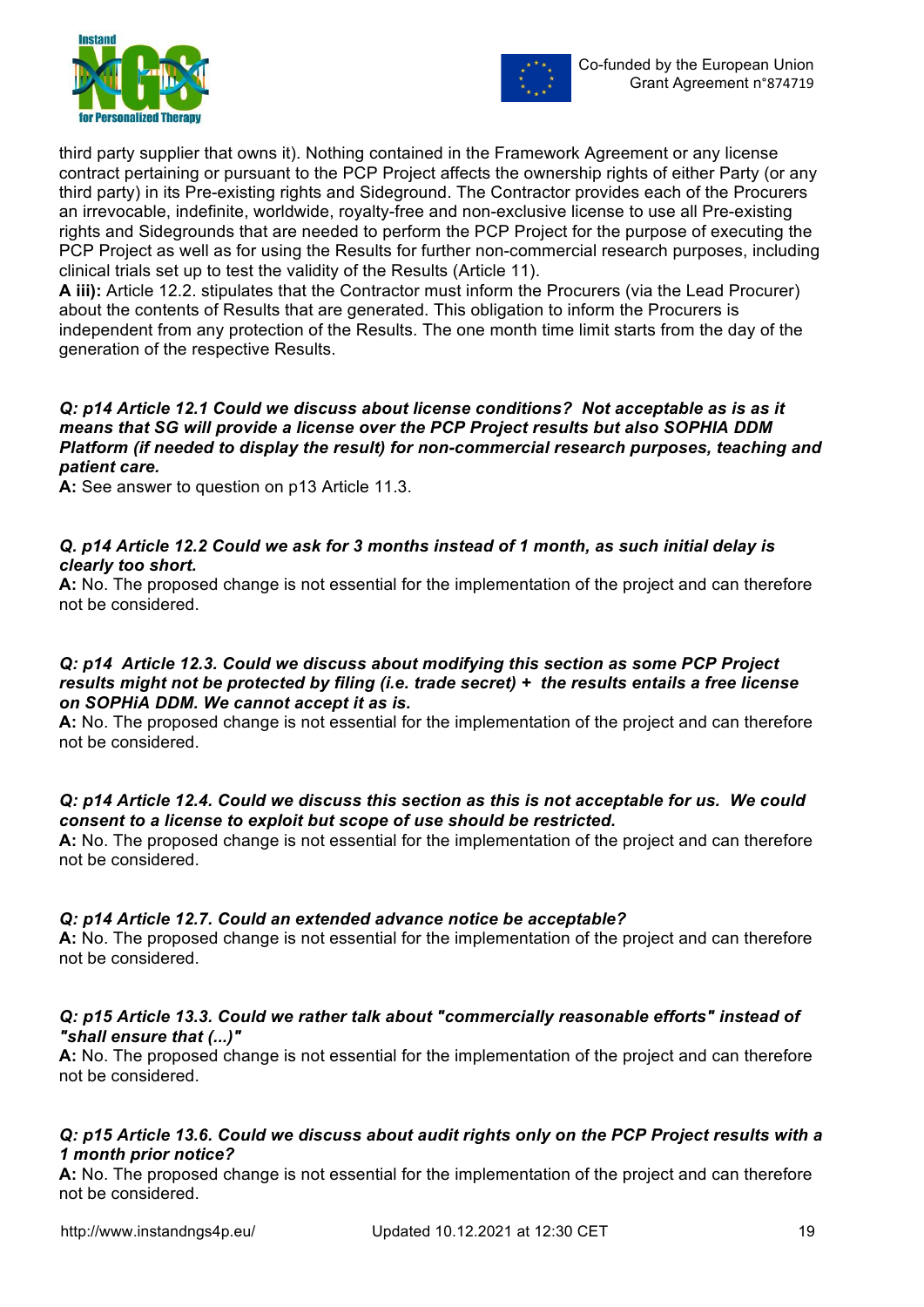



*Q: p15 Article 13.7. a) If the results are being protected by trade secret for example, it will be impossible to ensure such dissemination. Would a modification on this be acceptable?*  **A:** No. The proposed change is not essential for the implementation of the project and can therefore not be considered.

*Q: p15 Article 13.7.b) Could we discuss it as mechanism is too broad. What if {the Contractor} rather prefers to keep some aspects as trade secrets and use them rather to license them?*  **A:** No. The proposed change is not essential for the implementation of the project and can therefore not be considered.

## *Q: p18 Article 16.10. Could the 30 days prior information mechanism defined under 16.3. be applicable there too?*

**A:** It is not foreseen to be specified in the Framework Agreement but the appropriate time can be agreed in context of consultation.

*Q: p20 Article 19.4. Not acceptable. We would suggest adding the following: {the Contractor} does not have a direct relationship with patients. End users of {the Contractors} Platform must ensure that they obtain the proper consent and authorisations before sharing personal data to {the Contractor}. Additional wording should be added:The Procures represent and warrant that (i) they are and will at all times remain duly and effectively authorized to provide data to {the Contractor} , (ii) they have obtained and will maintain all necessary rights and authorization for such communication and processing by {the Contractor} and its affiliates in accordance with the Contract, (iii) they have informed the data subject about the processing in accordance with the Contract, and (iv) Data are adequate, relevant, limited to the purposes of the processing and up-to-date. The Procures indemnify {the Contractor} and its affiliates and their directors, officers, employees, agents and other representatives against any demands, actions or claims emanating from a data subject whose data would be or is processed as part of the performance of the Contract. We'd really need to have our GTC and DPA being part of the PCP / Framework documentation.*

**A:** No. The proposed change is not essential for the implementation of the project and can therefore not be considered.

## *Q: p21 Article 19.5.a) Please consider having our GTC and DPA part of the PCP Framework documentation*

**A:** No. The proposed change is not essential for the implementation of the project and can therefore not be considered.

#### *Q: p21 Article 19.5.(c) We would suggest rephrasing these provisions as follows: "in such manner as is described under this Framework Agreement or as is required by law or any regulatory body."*

**A:** No. The proposed change is not essential for the implementation of the project and can therefore not be considered.

*Q: p21 Article 19.5.(f) We would suggest adding the following provisions:"The Procures acknowledge and agree that, for the provision of the Services, the Contractor is transferring the Personal Data to its existing subcontractors and affiliates. The Contractor has*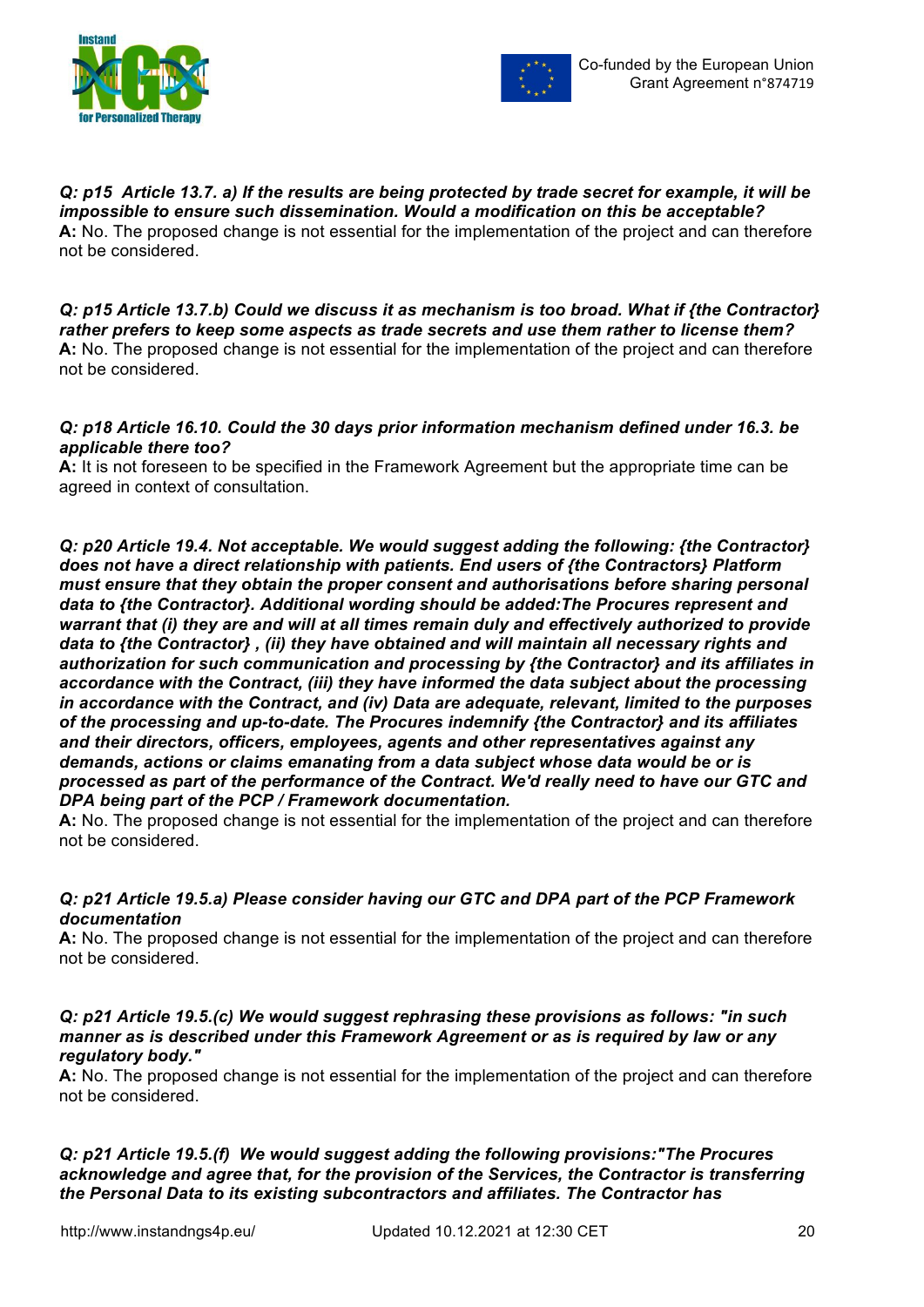



*implemented the appropriate safeguards and agreements as required by applicable laws."* **A:** No. The proposed change is not essential for the implementation of the project and can therefore not be considered.

#### *Q: p21 Article 19.5.(g) We would suggest adding the following provisions:" the Procures acknowledge and agree that, for the provision of the Services, the Contractor is transferring the Personal Data to its existing subcontractors and affiliates located in Switzerland, in the United States of America and in Australia. The Contractor has implemented the appropriate safeguards and agreements to cover the relevant data transfers as required by applicable laws."*

**A:** No. The proposed change is not essential for the implementation of the project and can therefore not be considered.

## *Q: p21 Article 20 Could you please clarify if only anonymised data will be shared to {the Contractor} ?*

*A.* The Buyers have to follow the principle of data minimization and therfore will provide anonymized data whenever feasible. However genomic sequences cannot be anonymized!

## *Q: p22 Article 21.2. Could you please clarify this need so as we could budget it?*

A: "The Contractor must keep, for a period of up to seven (7) years after the end of the Framework Agreement and Specific Contracts, records and other supporting documentation relating to their implementation." See also 21.3.and 21.4 of the Framework Agreement:

21.3. This obligation includes records and other supporting documentation on scientific and technical implementation (in line with the accepted standards in the field) and on the price charged and the costs incurred by the Contractor.

21.4. The Contractor must keep the original documents. Digital and digitalised documents are considered originals if they are authorised under national law.

*Q: p23 Article 24.3. Could the "appropriate period" be defined ? (e.g. 30 days cure period?)* **A:** No change; the appropriate time may depend on the issue to be solved.

## *Q: p23 Article 24.4. Would an acceptable procedure with criteria and milestones be defined? In the Specific Contract?*

**A:** No, this clause refers to issues that are subsequently discovered to be non-compliant with the requirements of the Framework Agreement. Acceptance by the Lead Procurer of any deliverable or Result does not limit the Contractor from liability in respect of such deliverable or Result subsequently being discovered to be non-compliant with the requirements of the Framework Agreement, nor for any loss or damage which may arise as a result. The Request for Tender contains requirements for the assessment of satisfactory completion (p. 103ff.)

## *Q: p23 Article 24.8.Could it be precised that such liability / compensation will be ruled by the Framework Agreement conditions?*

**A:** No. The proposed change is not essential for the implementation of the project and can therefore not be considered.

## *Q: p24 Article 26.1. Could the termination / expiration of the Specific Contracts ruled by the Framework Agreement be clarified?*